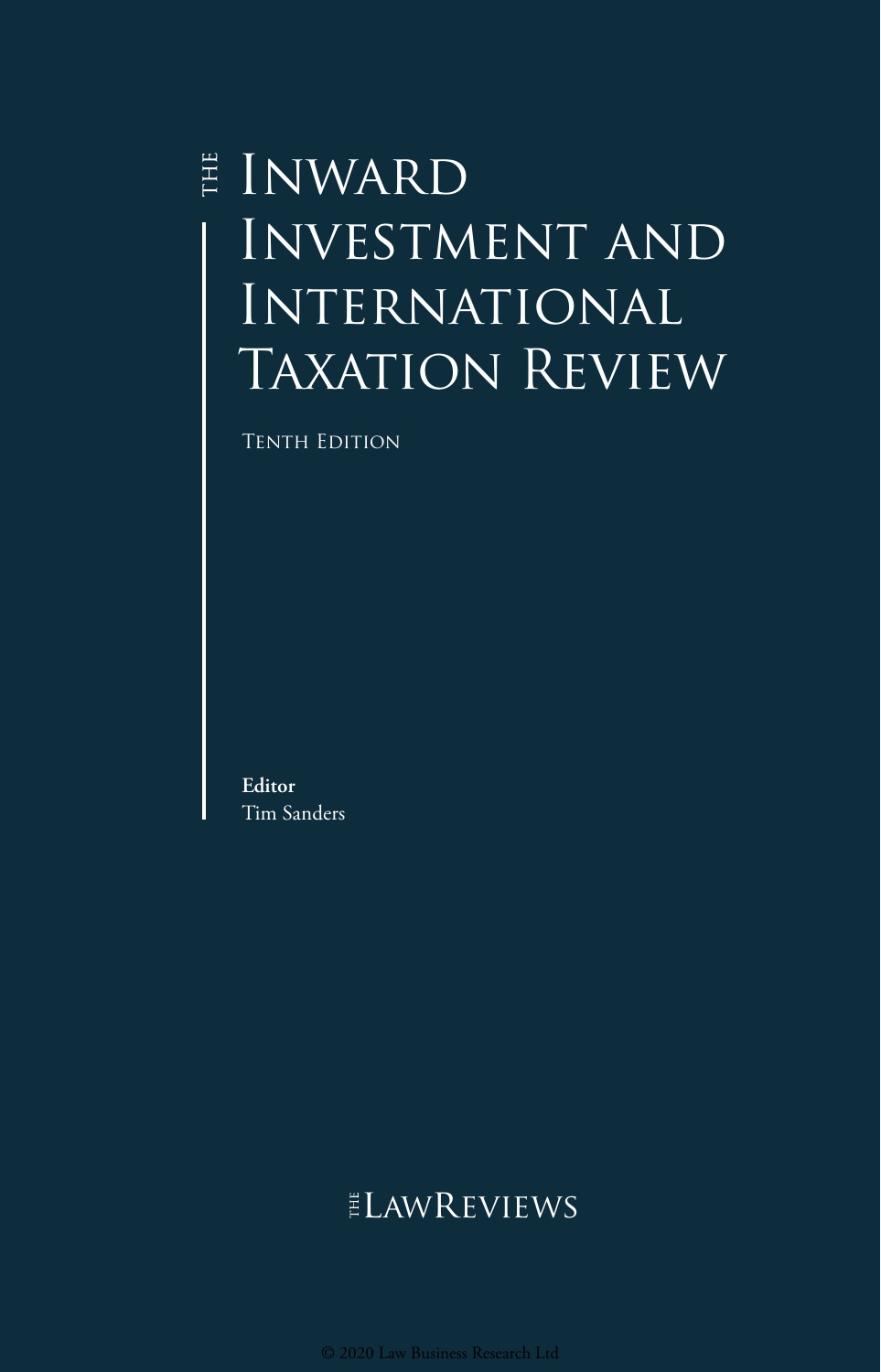# E INWARD Investment and International TAXATION REVIEW

Tenth Edition

Reproduced with permission from Law Business Research Ltd This article was first published in February 2020 For further information please contact Nick.Barette@thelawreviews.co.uk

**Editor** Tim Sanders

 $ELMR$  EVIEWS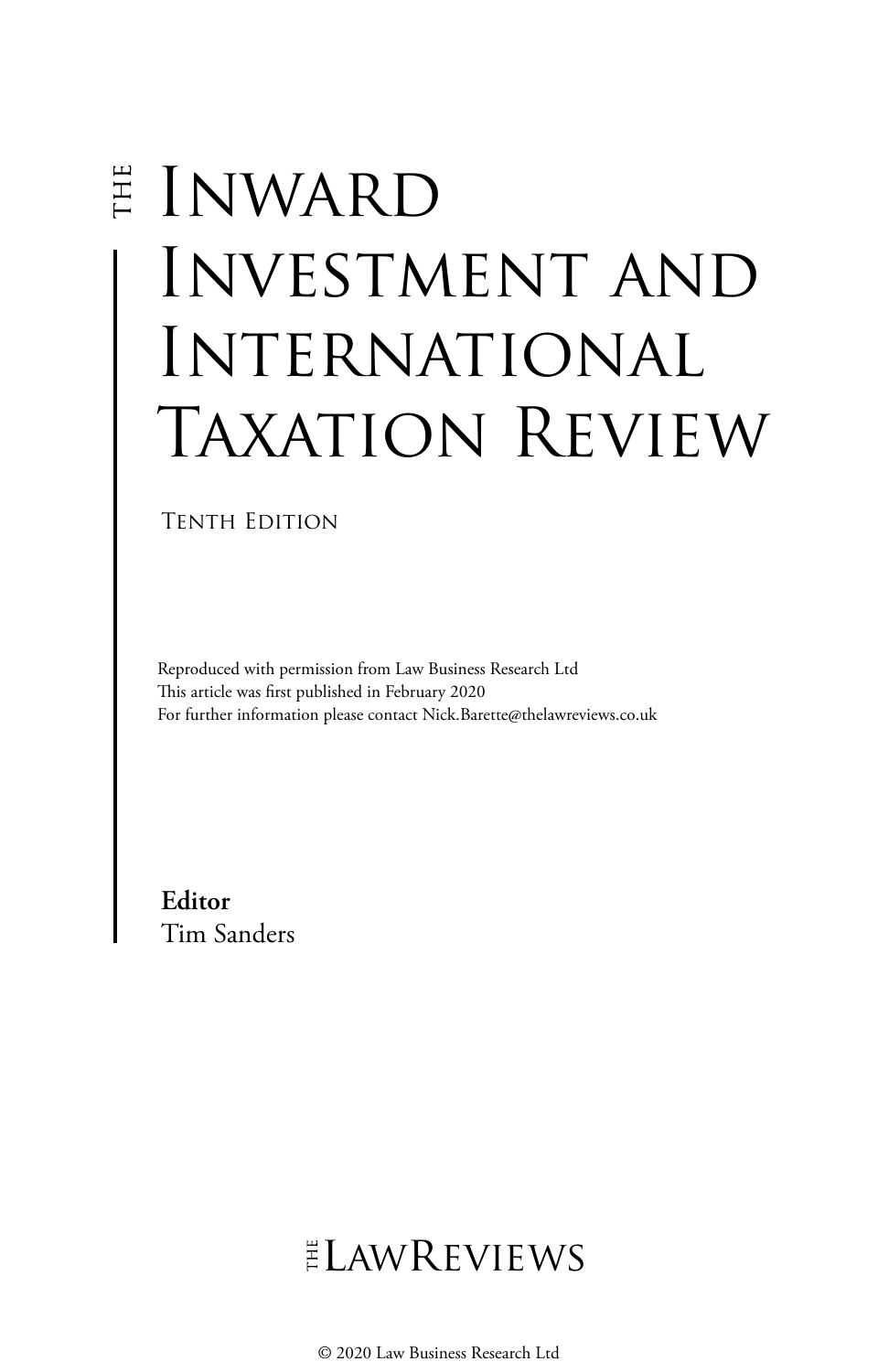#### PUBLISHER Tom Barnes

#### SENIOR BUSINESS DEVELOPMENT MANAGER Nick Barette

BUSINESS DEVELOPMENT MANAGER Joel Woods

SENIOR ACCOUNT MANAGERS Pere Aspinall, Jack Bagnall

ACCOUNT MANAGERS Olivia Budd, Katie Hodgetts, Reece Whelan

PRODUCT MARKETING EXECUTIVE Rebecca Mogridge

> RESEARCH LEAD Kieran Hansen

EDITORIAL COORDINATOR Tommy Lawson

PRODUCTION AND OPERATIONS DIRECTOR Adam Myers

> PRODUCTION EDITOR Louise Robb

> > SUBEDITOR Hilary Scott

CHIEF EXECUTIVE OFFICER Nick Brailey

Published in the United Kingdom by Law Business Research Ltd, London Meridian House, 34-35 Farringdon Street, London, EC4A 4HL, UK © 2020 Law Business Research Ltd www.TheLawReviews.co.uk

No photocopying: copyright licences do not apply. The information provided in this publication is general and may not apply in a specific situation, nor does it necessarily represent the views of authors' firms or their clients. Legal advice should always be sought before taking any legal action based on the information provided. The publishers accept no responsibility for any acts or omissions contained herein. Although the information provided was accurate as at January 2020, be advised that this is a developing area. Enquiries concerning reproduction should be sent to Law Business Research, at the address above. Enquiries concerning editorial content should be directed to the Publisher – tom.barnes@lbresearch.com

ISBN 978-1-83862-472-9

Printed in Great Britain by Encompass Print Solutions, Derbyshire Tel: 0844 2480 112

© 2020 Law Business Research Ltd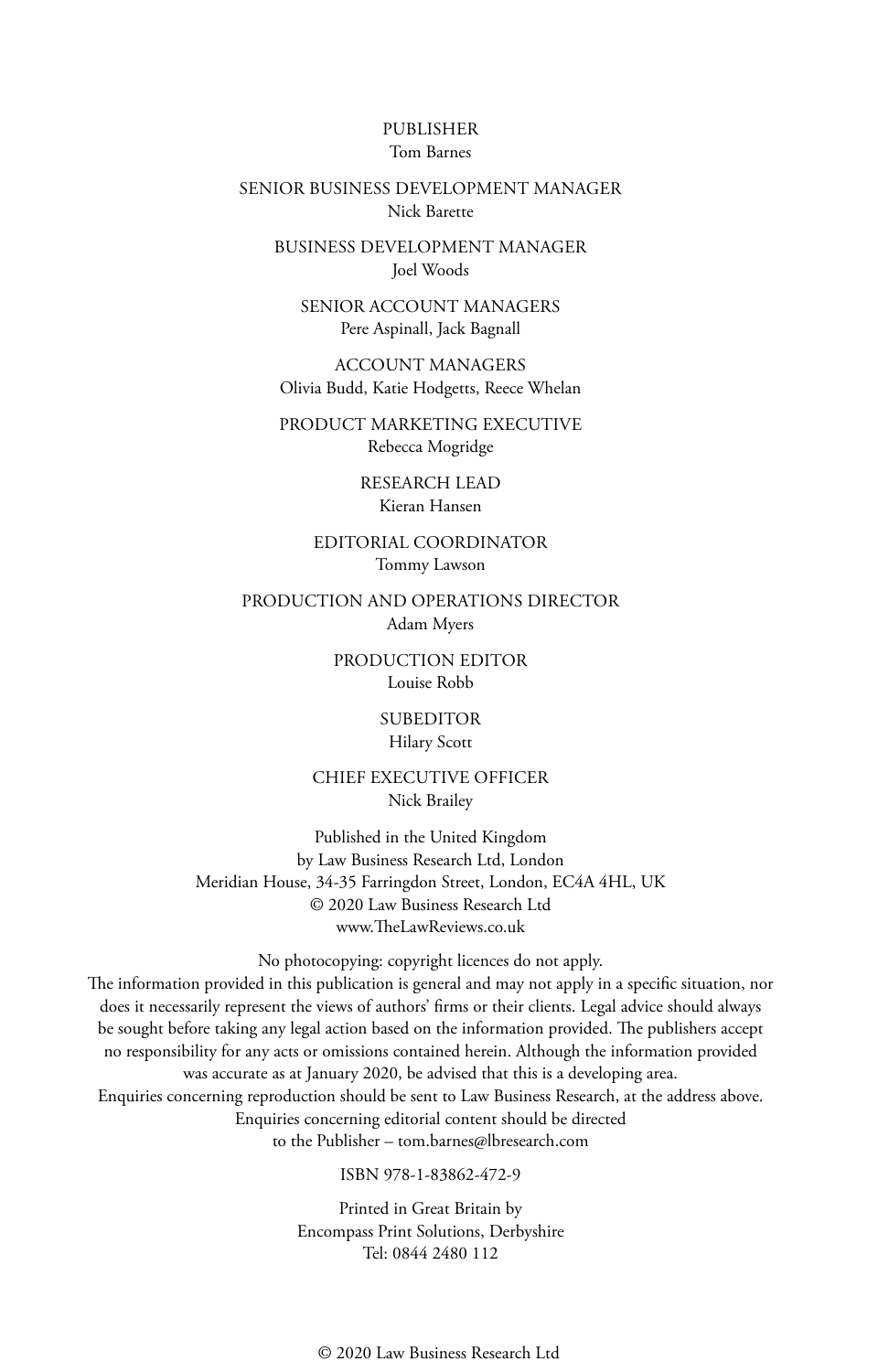### ACKNOWLEDGEMENTS

The publisher acknowledges and thanks the following for their assistance throughout the preparation of this book:

#### ABOU JAOUDE & ASSOCIATES LAW FIRM

#### ADVOKATFIRMAET GRETTE AS

ÆLEX

AFRIDI & ANGELL

#### A&L GOODBODY

#### ANDERSON MŌRI & TOMOTSUNE

BAE, KIM & LEE LLC

BAKER MCKENZIE

BIRD & BIRD ADVOKAT KB

CHIOMENTI

#### CUVAL ABOGADOS

DAVIES WARD PHILLIPS & VINEBERG LLP

DELOITTE IMPUESTOS Y SERVICIOS LEGALES, SC (DELOITTE MEXICO)

D'EMPAIRE

DLA PIPER NEDERLAND NV

#### GAIA SILVA GAEDE ADVOGADOS

GORRISSEN FEDERSPIEL

#### HERBERT SMITH FREEHILLS CIS LLP

ISIDORA & COMPANY

#### KHAITAN & CO

#### KPMG

#### LENZ & STAEHELIN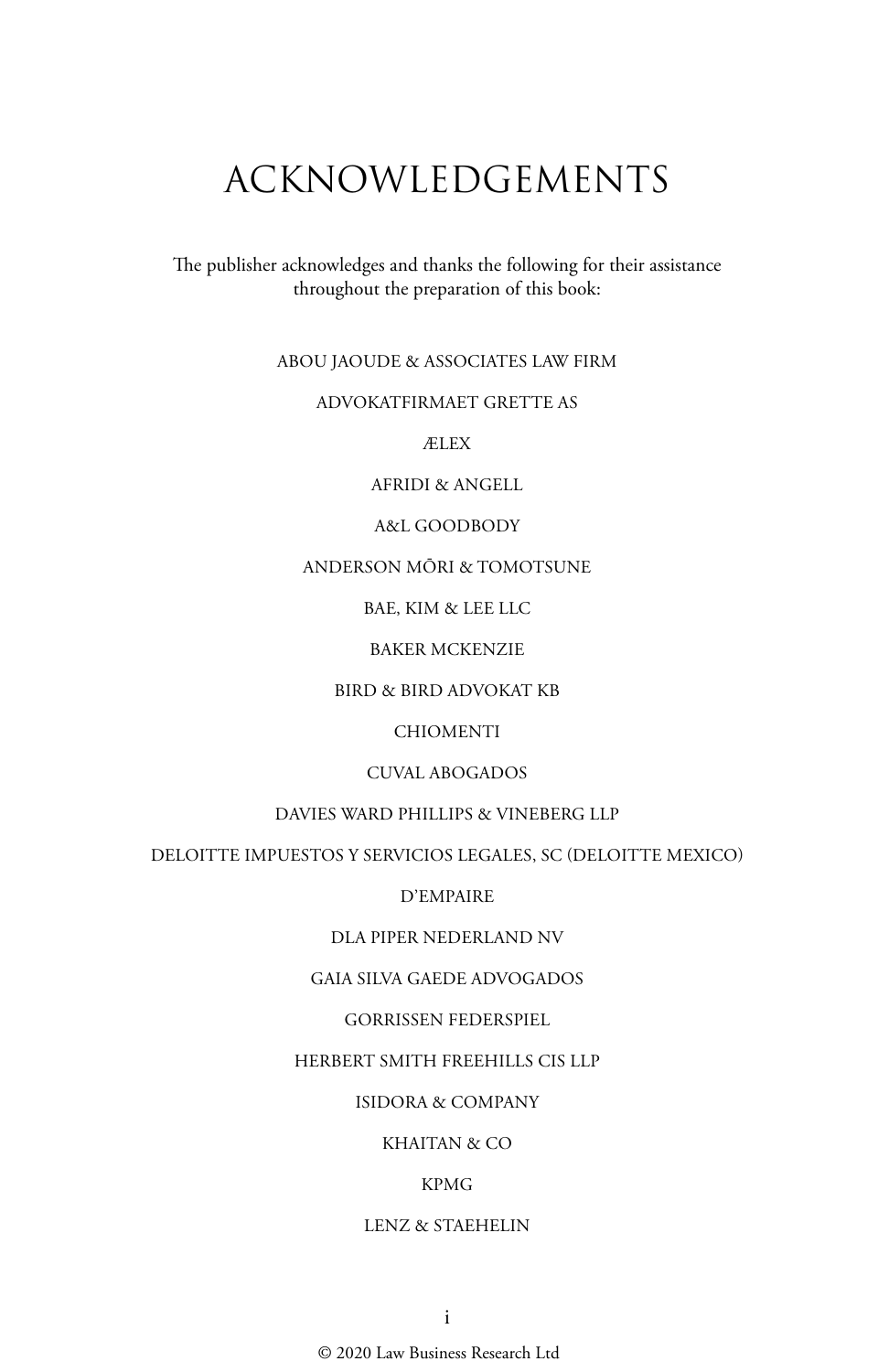LOYENS & LOEFF MOCHTAR KARUWIN KOMAR PATRIKIOS PAVLOU & ASSOCIATES LLC QUEVEDO & PONCE ROCA JUNYENT SKADDEN, ARPS, SLATE, MEAGHER & FLOM LLP SOŁTYSIŃSKI KAWECKI & SZLĘZAK SRS ADVOGADOS

WOLF THEISS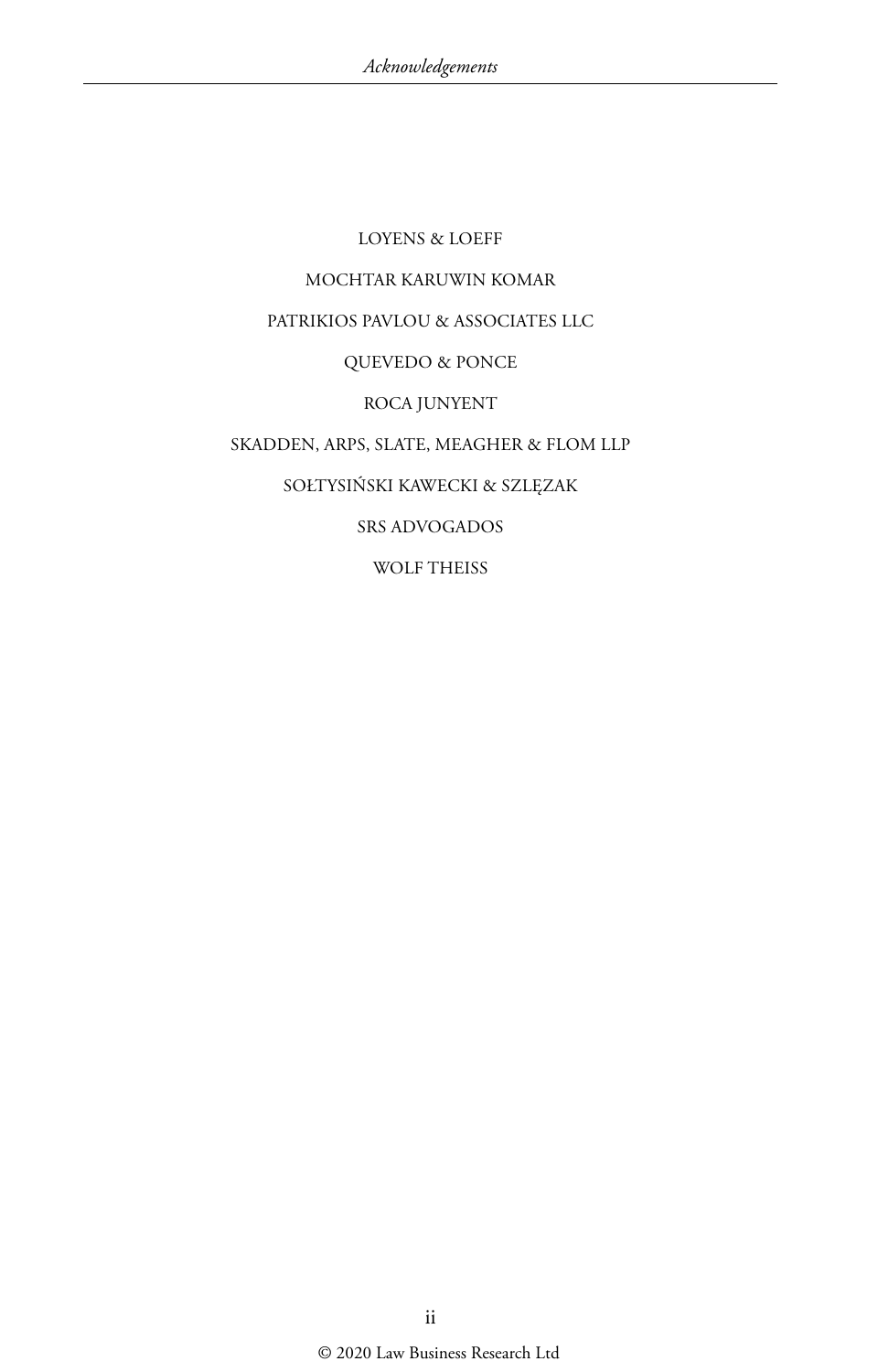### CONTENTS

| Tim Sanders |                                              |  |
|-------------|----------------------------------------------|--|
| Chapter 1   | INTRODUCTION TO THE CHALLENGES OF TAXING THE |  |
|             | Alex Jupp, Joshua Atkinson and Alex Rigby    |  |
| Chapter 2   |                                              |  |
|             | Niklas JRM Schmidt and Eva Stadler           |  |
| Chapter 3   |                                              |  |
|             | Christian Chéruy and Marc Dhaene             |  |
| Chapter 4   |                                              |  |
|             | Maurício Barros                              |  |
| Chapter 5   |                                              |  |
|             | Julie Colden                                 |  |
| Chapter 6   |                                              |  |
|             | Benjamin Cubides                             |  |
| Chapter 7   |                                              |  |
|             | Stella Strati                                |  |
| Chapter 8   |                                              |  |
|             | Jakob Skaadstrup Andersen                    |  |
| Chapter 9   |                                              |  |
|             | Alejandro Ponce Martínez                     |  |
| Chapter 10  |                                              |  |
|             | Steven Sieker and Wenwen Chai                |  |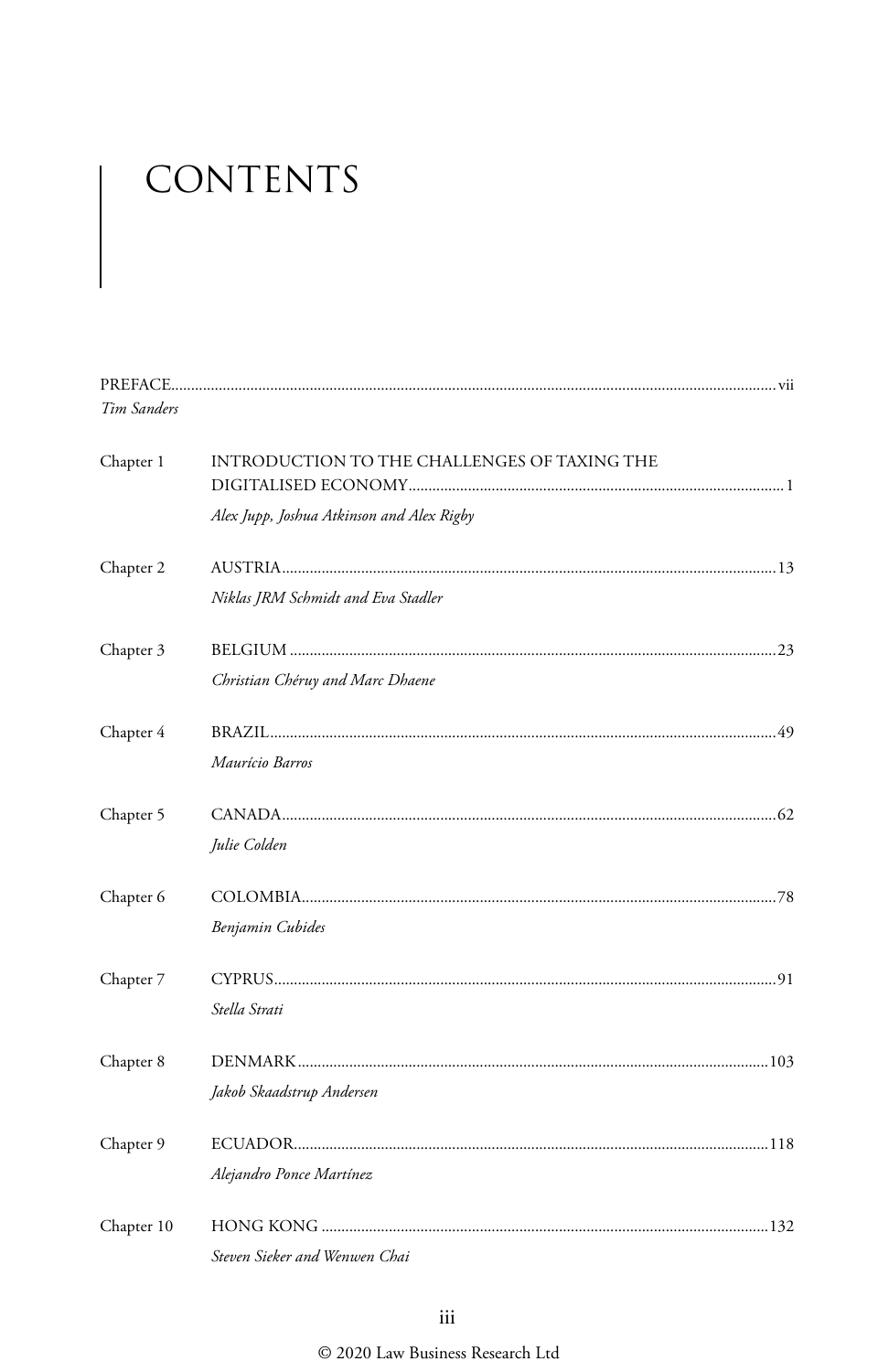| Chapter 11 |                                                                                                      |  |
|------------|------------------------------------------------------------------------------------------------------|--|
|            | János Pásztor, Alexandra Tóth and Bence Kálmán                                                       |  |
| Chapter 12 |                                                                                                      |  |
|            | Bijal Ajinkya                                                                                        |  |
| Chapter 13 |                                                                                                      |  |
|            | Mulyana, Sumanti Disca Ferli, Bobby Christianto Manurung, Ratna Mariana<br>and Astrid Emmeline Kohar |  |
| Chapter 14 |                                                                                                      |  |
|            | Peter Maher                                                                                          |  |
| Chapter 15 |                                                                                                      |  |
|            | Paolo Giacometti and Giuseppe Andrea Giannantonio                                                    |  |
| Chapter 16 |                                                                                                      |  |
|            | Kei Sasaki, Fumiaki Kawazoe and Yoshiko Nakamura                                                     |  |
| Chapter 17 |                                                                                                      |  |
|            | Simon El Kai, Souraya Machnouk, Hachem El Housseini and Nour El Haddad                               |  |
| Chapter 18 |                                                                                                      |  |
|            | Pieter Stalman and Mélanie Staes                                                                     |  |
| Chapter 19 |                                                                                                      |  |
|            | Juanita Brockdorff and Michail Tegos                                                                 |  |
| Chapter 20 |                                                                                                      |  |
|            | Eduardo Barrón                                                                                       |  |
| Chapter 21 |                                                                                                      |  |
|            | Jian-Cheng Ku and Rhys Bane                                                                          |  |
| Chapter 22 |                                                                                                      |  |
|            | Theophilus I Emuwa, Chinyerugo Ugoji, Jibrin Dasun and Eniye Igbanibo                                |  |
| Chapter 23 |                                                                                                      |  |
|            | Cecilie Tollefsen and Kari-Ann Mosti                                                                 |  |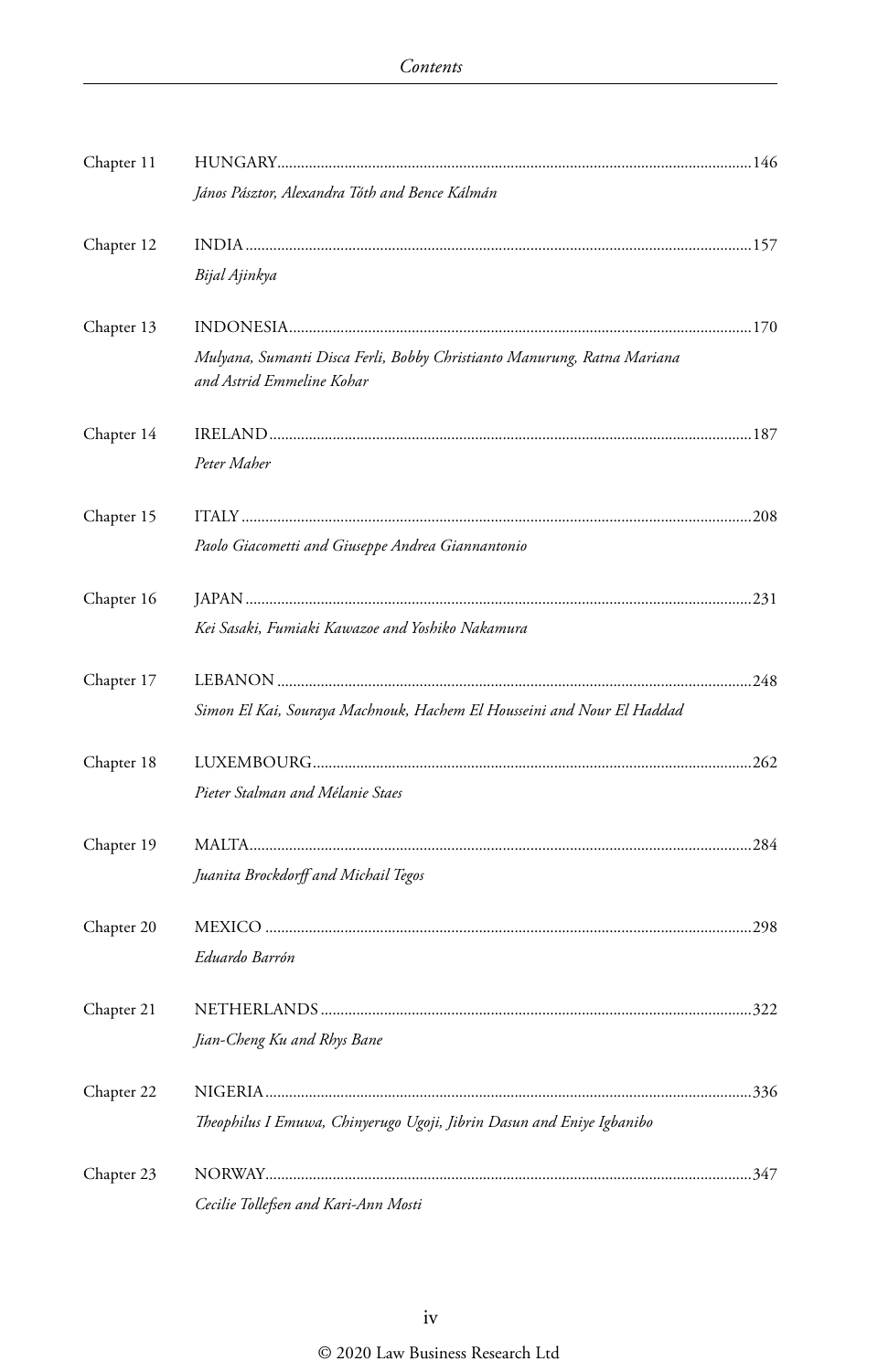| Chapter 24 | Jarosław Bieroński                                                                     |  |
|------------|----------------------------------------------------------------------------------------|--|
| Chapter 25 | Mafalda Alves                                                                          |  |
| Chapter 26 | Oleg Konnov and Sergei Eremin                                                          |  |
| Chapter 27 | Sung Doo Jang and Maria Chang                                                          |  |
| Chapter 28 | Raúl Salas Lúcia, Elena Ferrer-Sama, Pilar Vacas Barreda and Ladislao Palacios Navarro |  |
| Chapter 29 | Carl-Magnus Uggla                                                                      |  |
| Chapter 30 | Frédéric Neukomm and Floran Ponce                                                      |  |
| Chapter 31 | Michael Wong and Dennis Lee                                                            |  |
| Chapter 32 | Paul Kibuuka                                                                           |  |
| Chapter 33 | Panya Sittisakonsin and Sirirasi Gobpradit                                             |  |
| Chapter 34 | Gregory J Mayew and Silvia A Pretorius                                                 |  |
| Chapter 35 | Tim Sanders                                                                            |  |
| Chapter 36 | Moshe Spinowitz, Robert C Stevenson and Leonard I Greenberg                            |  |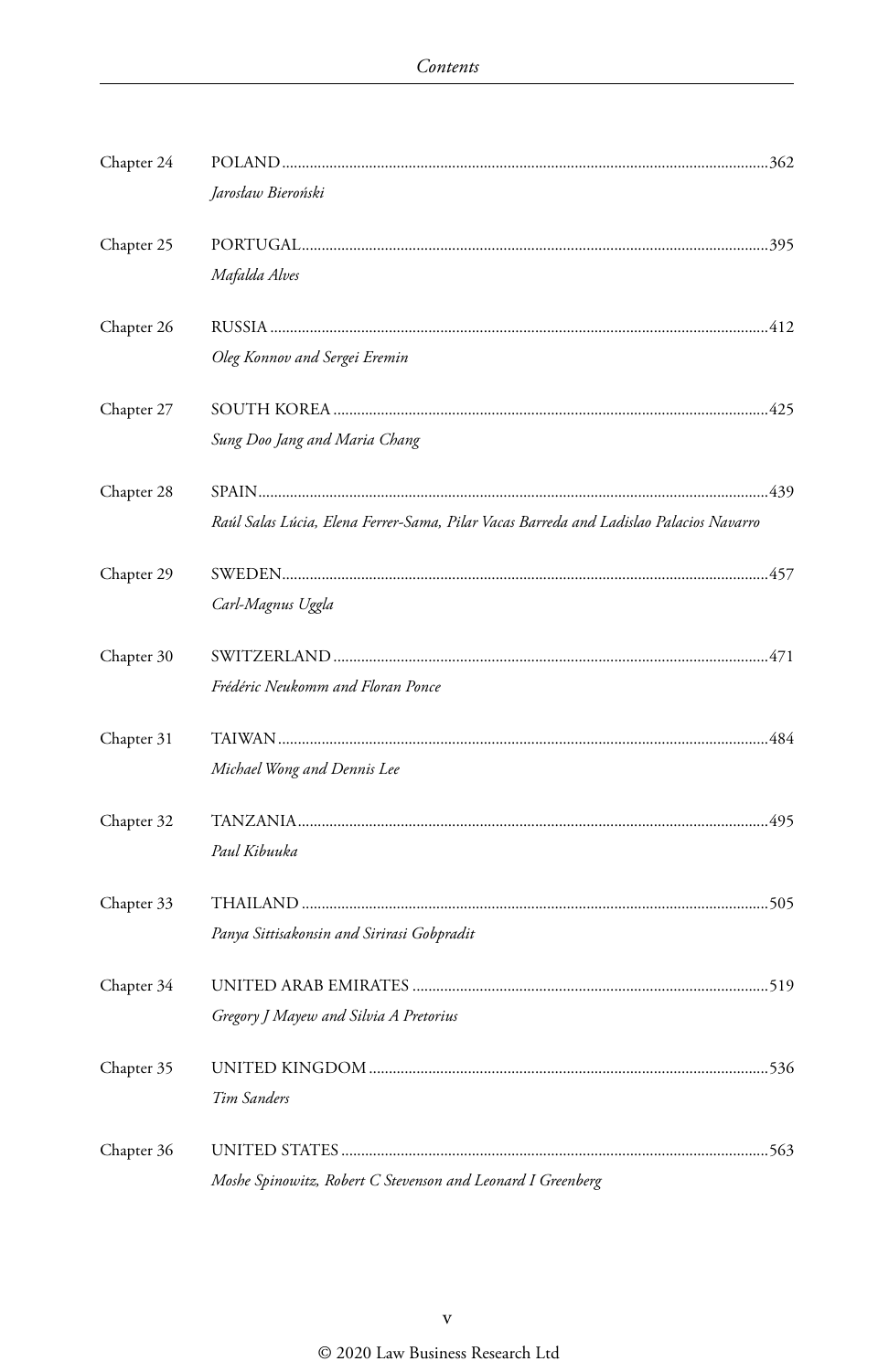|            | Alberto Benshimol and Humberto Romero-Muci |  |
|------------|--------------------------------------------|--|
| Chapter 38 |                                            |  |
|            | Fred Burke and Thanh Vinh Nguyen           |  |
| Appendix 1 |                                            |  |
| Appendix 2 |                                            |  |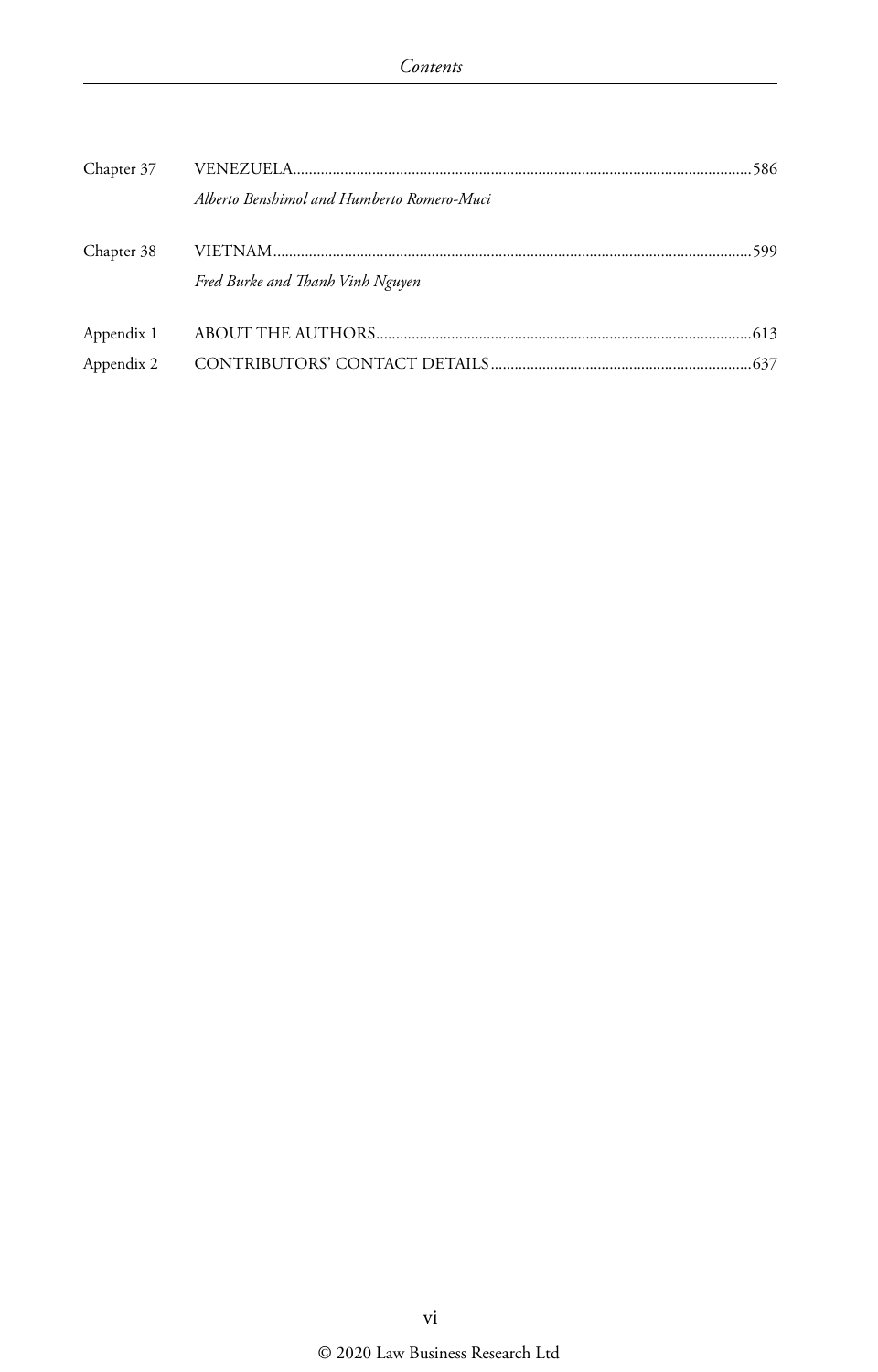### PREFACE

Many of the jurisdictional tax changes highlighted in the chapters in this volume reflect global tax trends that are likely to continue in 2020 and beyond. Some of these trends merit special mention in this preface.

One such area of material change is the taxation of the digital economy and this edition has a chapter dedicated to this topic. Although OECD attempts to find a consensus-based solution continue, notably with the publication on 9 October 2019 of proposals for a 'unified approach', many countries, frustrated by the time it will take to introduce concrete measures, have decided to take unilateral action, pending an international solution. In Europe, laws have been introduced or are pending in Austria, Belgium, the Czech Republic, France, Hungary, Italy, Poland, Slovenia, Spain and the United Kingdom and outside of Europe other countries are also introducing or proposing new laws, including Malaysia, Chile, Uruguay and Colombia. These domestic laws are likely to be a source of political tension with the United States, which sees such taxes as a threat to major US multinationals such as Google, Facebook and Amazon. This tension manifested itself in December 2019 when the United States threatened France with tariffs on key French exports to the United States on items such as champagne and sparkling wine, cheese, make-up, handbags and homeware such as porcelain and bone china, in retaliation for the introduction of the French digital services tax.

Another area where tax reform already introduced in some countries is likely to expand into other jurisdictions in 2020 is in the area of interest limitation rules. The OECD proposed limiting a tax deduction for net interest expense to 30 per cent of taxable EBITDA. This rule has been adopted in Germany, the United Kingdom and the United States and other EU countries are required to implement similar rules by 2022. It is important that groups review their cross-border financing in the light of these changes particularly as, unlike the case with transfer pricing, there is unlikely to be a right to exempt a receipt from tax in the recipient country when a deduction is denied in the paying country.

The effect of the wide-ranging US tax reform continues to impact the approach of US multinational groups to their overseas subsidiaries and one can expect further impact in 2020 as US groups re-evaluate their non-US financing and treasury operations.

It is hoped that this volume will prove to be a useful guide to the tax rules in the jurisdictions where clients conduct their businesses. Each chapter aims to provide topical and current insights from leading experts on the tax issues and opportunities in their respective jurisdictions. While specific tax advice is always essential, it is also necessary to have a broad understanding of the nature of the potential issues and advantages that lie ahead; this book provides a guide to these.

I should like to thank the contributors to this book for their time and efforts, and above all for their expertise. I would also like to thank the publisher and the team for their support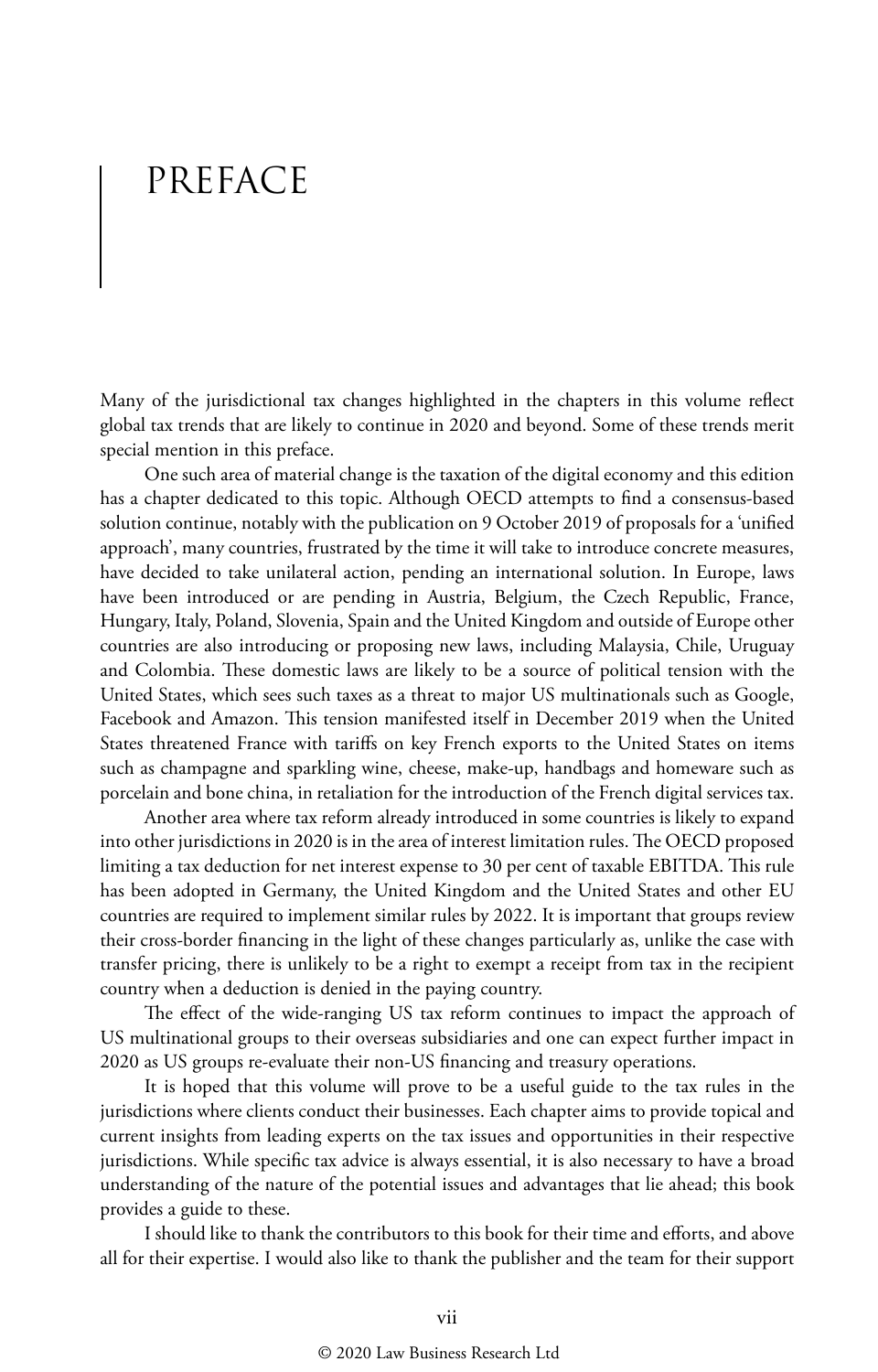and patience. I hope that you find the work useful, and any comments or suggestions for improvement that can be incorporated into any future editions will be gratefully received.

The views expressed in this book are those of the authors and not of their firms, the editor or the publishers. Every endeavour has been made to ensure that what you read is the latest intelligence.

#### **Tim Sanders**

London January 2020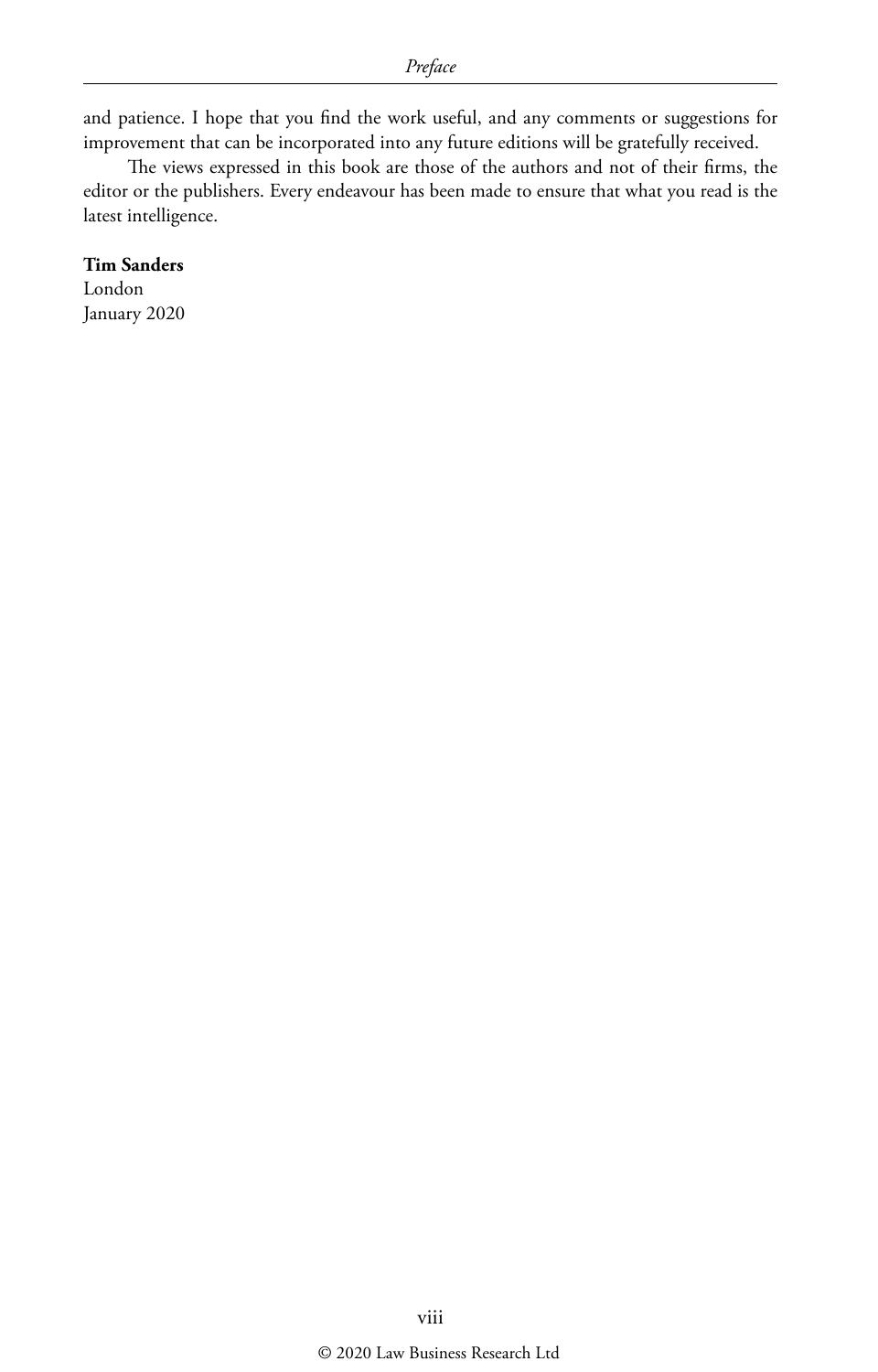### INTRODUCTION TO THE CHALLENGES OF TAXING THE DIGITALISED ECONOMY

*Alex Jupp, Joshua Atkinson and Alex Rigby*<sup>1</sup>

In October and November 2019, the Organisation for Economic Co-operation and Development (the OECD) released two public consultation documents as part of its work on the taxation of the digital economy ('digital taxation'). The first outlined the OECD Secretariat's Proposal for a 'Unified Approach' under Pillar One (Reallocation of Profit and Revised Nexus Rules), and the second its Global Anti-Base Erosion Proposal under Pillar Two. These publications are key developments in the international conversation on the tax challenges arising from the digitalisation of the economy; challenges that have received increasing focus from policy-makers, advisers and taxpayers alike.

The challenges posed by digital taxation are well explored, with commentators (including the OECD) highlighting the novel aspects of value creation in digitised businesses, such as scale without mass, a heavy reliance on intangibles, and the role of data and user participation, which together allow the creation of value by activities closely linked to a jurisdiction without the necessity of physical presence.<sup>2</sup>

The consultation documents were released against a background of various unilateral measures and proposals (including digital services taxes (DSTs)) by jurisdictions seeking to ensure that they receive a greater (some would argue, fairer) share of the taxation payable by highly-digitised business models. Some of these unilateral measures have been implemented despite opposition and potential retaliation from the United States.

This chapter will highlight and categorise these unilateral measures, identifying commonalities of approach and exploring what links these ideas to the work of the OECD, outline the most recent proposals by the OECD and discuss key aspects of, and potential issues with, the proposal.

Developments in the sphere of digital taxation occur almost daily. This chapter speaks to the state of affairs as at 10 December 2019.

#### **I THE OECD'S 2015 FINAL REPORT AND THE FIRST WAVE OF DIGITAL TAXES**

Before the publication of the OECD's Action 1: 2015 Final Report (the Final Report), very few jurisdictions had implemented unilateral measures. The Final Report looked at a number of possible short-term solutions to the challenges of digital taxation. The most prominent and influential were: (1) a new nexus based on 'significant economic presence'; (2) a withholding

<sup>1</sup> Alex Jupp is a partner and Joshua Atkinson and Alex Rigby are associates in the UK tax group of Skadden, Arps, Slate, Meagher & Flom (UK) LLP.

<sup>2</sup> OECD February Consultation, para. 12.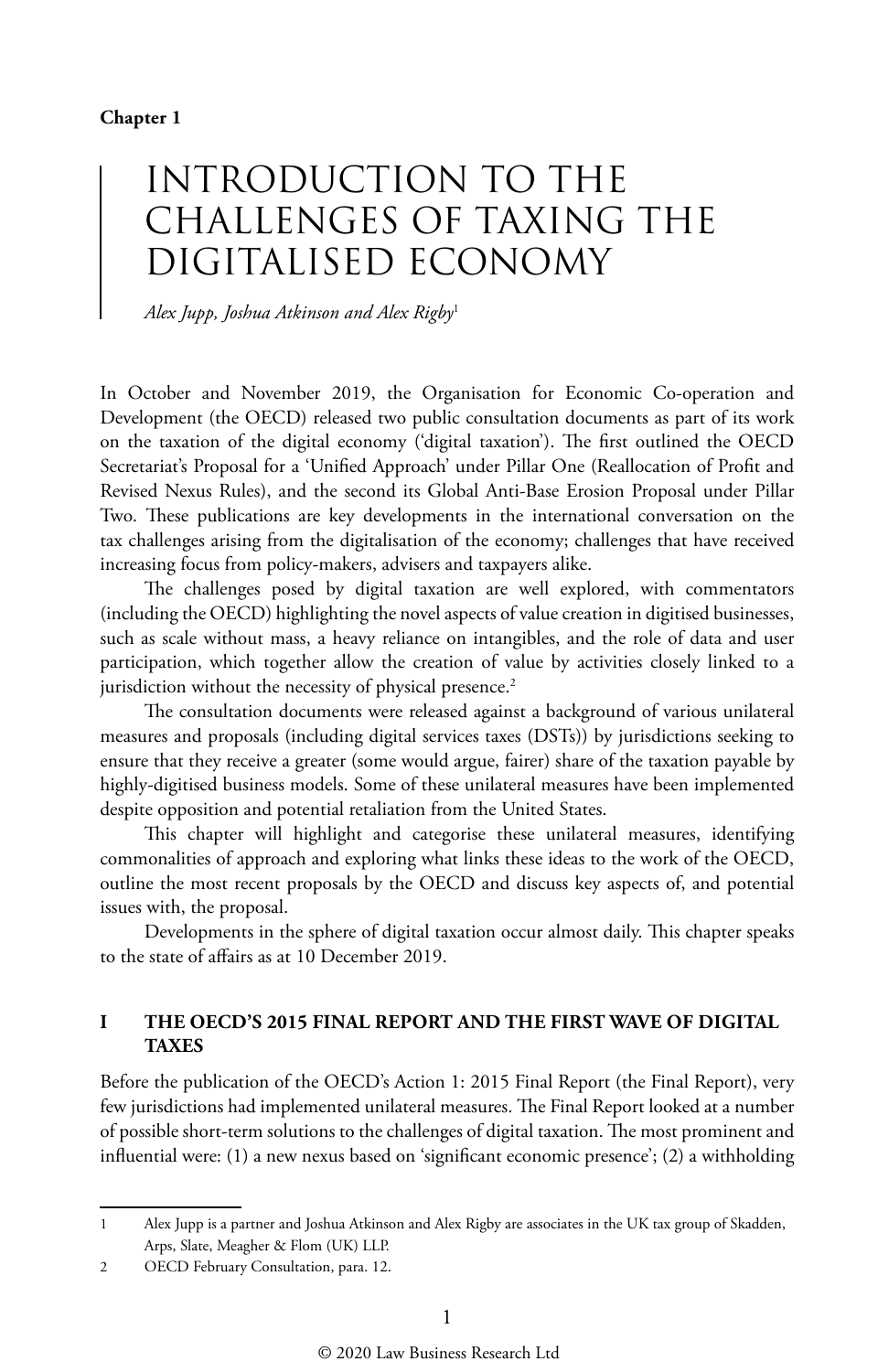tax on certain types of digital transactions; and (3) an equalisation levy.<sup>3</sup> These solutions were broadly mirrored by the three solutions assessed in the EU Commission's 2017 Report on Digital Taxation (the 2017 Report):<sup>4</sup> (1) an equalisation levy; (2) a withholding tax on digital transactions; and (3) a levy on revenues generated from the provision of digital services or advertising activity that 'could be applied to all transactions concluded remotely with in-country customers where a non-resident entity has a significant economic presence'.<sup>5</sup>

While no solution was recommended in either the Final Report or the 2017 Report, both acknowledged the need for action. The Final Report stated that '[c]ountries could . . . introduce any of these three options in their domestic laws . . . to account for the time lag between agreement . . . at the international level' and implementation.6 The 2017 Report contained a similar acknowledgement.7 By implying that countries both had the right to tax revenues they could not access under current laws and were justified in adopting such solutions, the OECD and the European Union (EU) opened the doors to, and provided the blueprint for, the implementation of unilateral measures that attempt to address these issues. Unilateral measures can take many forms; the categories adopted for discussion in this chapter are:

- *a* DSTs;
- *b* DSTs based on consideration (Consideration DSTs);
- *c* withholding taxes;
- *d* extended concepts of permanent establishment (PE); and
- *e* indirect taxes (which are predominantly outside of the scope of this chapter).

The equalisation levy, a withholding tax and the reassessment of the concept of PE proposed by the EU and the OECD are digital taxes within the consensus international tax framework. The DST proposed by the EU (its third solution) both attempts to expand the tax base and tax value as yet untaxed. It is this second aim that distinguishes DSTs from other unilateral measures.

#### **II DSTS**

DSTs represent a rudimentary and imprecise means of taxing the perceived value targeted by most of the OECD's proposals. By taxing gross revenues, DSTs seek to tax value created by persons in a jurisdiction currently not covered by conventional taxes.

The first DST was proposed in March 2018 by the EU in its proposal paper setting out long-term and short-term digital taxation solutions (the Policy Paper).8 This was intended as a short-term stop-gap and was based on the third solution in the 2017 Report: an 'indirect tax [that] would apply to revenues created from certain digital activities which escape the current

<sup>3</sup> Final Report, pp. 13, 132, 136–137.

<sup>4</sup> Commission, 'A Fair and Efficient Tax System in the European Union for the Digital Single Market', 21.9.2017, COM(2017) 547 final.

<sup>5</sup> 2017 Report, p. 10.

<sup>6</sup> Final Report, p. 317.

<sup>7</sup> 2017 Report, p. 9.

<sup>8</sup> https://ec.europa.eu/taxation\_customs/business/company-tax/fair-taxation-digital-economy\_en (Policy Paper).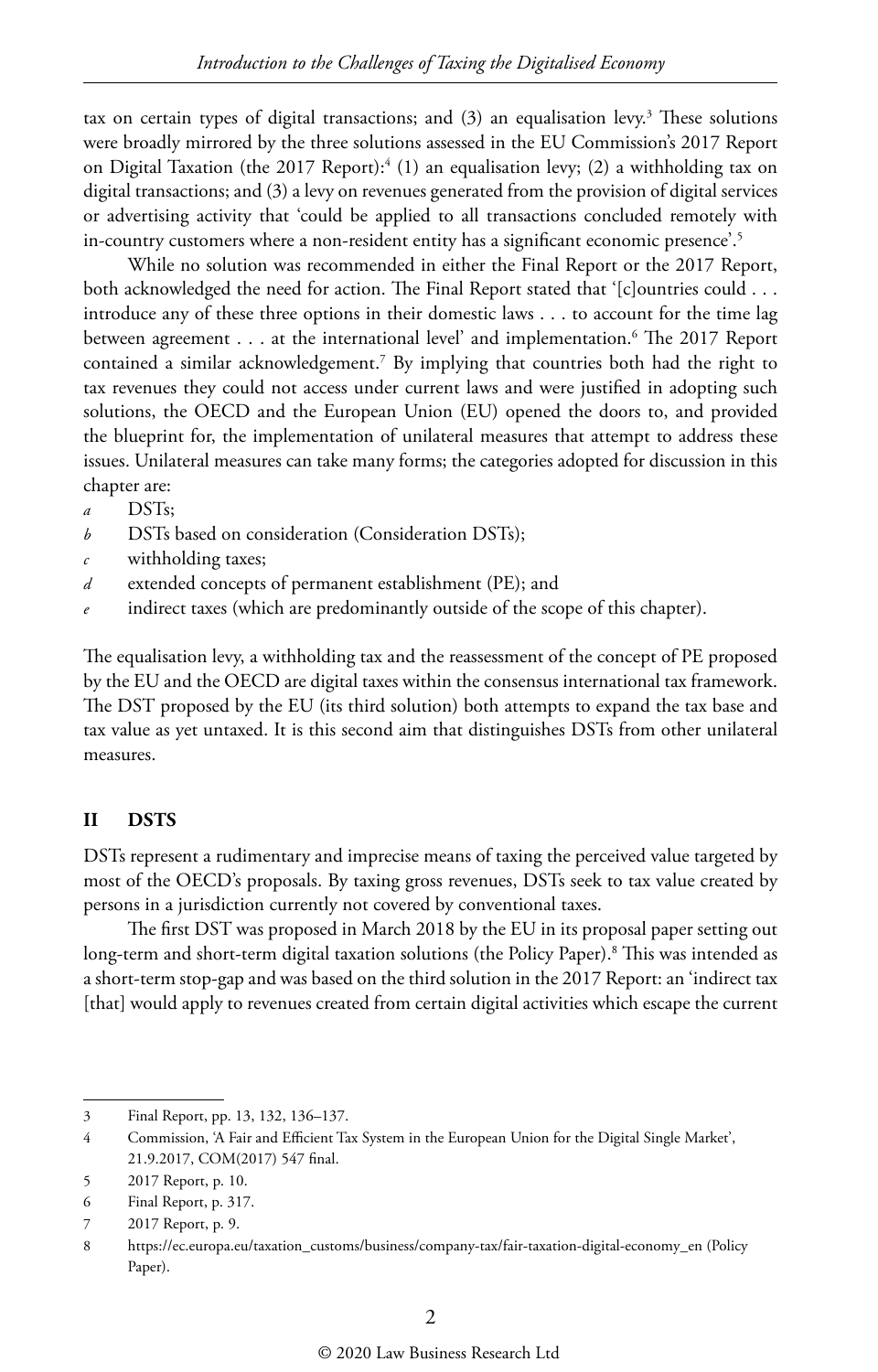tax framework entirely'.9 As drafted, the EU DST would apply to revenues of activities or services that derive substantial value from users and that are '[hard] to capture with current tax rules'.10 The EU DST would be charged at 3 per cent on revenues derived from:

- the selling of online advertising space;
- *b* digital intermediary activities allowing users to interact and facilitating the sale of goods and services between them; and
- $c$  the selling of data generated from information provided by users.<sup>11</sup>

Only companies with total annual worldwide revenues of  $E$ 50 million and EU revenues of  $650$  million would be taxable under the DST.<sup>12</sup> The thresholds embedded in the DST arguably represent a variation on the concept of 'significant economic presence' and, by encompassing more than simply services provided for consideration, on the scope of taxable activities and revenues identified as generating untaxed value.

One interesting aspect of the proposed EU DST and the DSTs modelled after it is the challenge of determining what falls within the parameters of taxable revenue. This affects both the where (PE/nexus) and what (taxable value) questions of taxation.<sup>13</sup>

#### **i France**

The French DST offers a much wider approach to both of these questions. France introduced its own DST in July 2019, with retroactive effective from 1 January 2019.14 This DST is still in force and has inspired many others. The French DST is levied on two types of digital services:

- *a* Intermediary services: which provide a digital interface enabling users to enter into contact and interact. Certain specific services (including some communication and payment services) are excluded.
- *b* Advertising services reliant on user data: which provide services allowing advertisers to place targeted advertising messages on a digital interface based on data collected about users and generated upon the consultation of such interface. This includes the purchase and storage of advertising messages, advertising monitoring, and performance measurement, as well as the management and transmission of user data.15

<sup>9</sup> Proposal 2: An interim tax on certain revenue from digital actives, Policy Paper.

<sup>10</sup> Why Do We Need New Rules for the Taxation of the Digital Economy?, Policy Paper.

<sup>11</sup> Article 3(1), 'Proposal for a Council Directive on the common system of a digital services tax on revenues resulting from the provision of certain digital services, 2018/0073' (EU DST Legislation).

<sup>12</sup> Article 4, EU DST Legislation.

<sup>13</sup> Policy Paper, p. 7.

<sup>14</sup> https://news.bloombergtax.com/daily-tax-report-international/insight-frances-digitalservices-tax-goes-ahead-1.

<sup>15</sup> Article 1, LOI n. 2019-759 (Fr.) (July 24, 2019); see Law No. 2019-759 (July 24, 2019) 'Concerning Creation of a Tax on Digital Services and Modification of the Downward Correction of the Corporation Tax' (translation) (French DST Legislation). Translation taken from Appendix 1 of the US Trade Representative's 'Report on France's Digital Services Tax Prepared in the Investigation under Section 301 of the Trade Act 1974', 2 December 2019.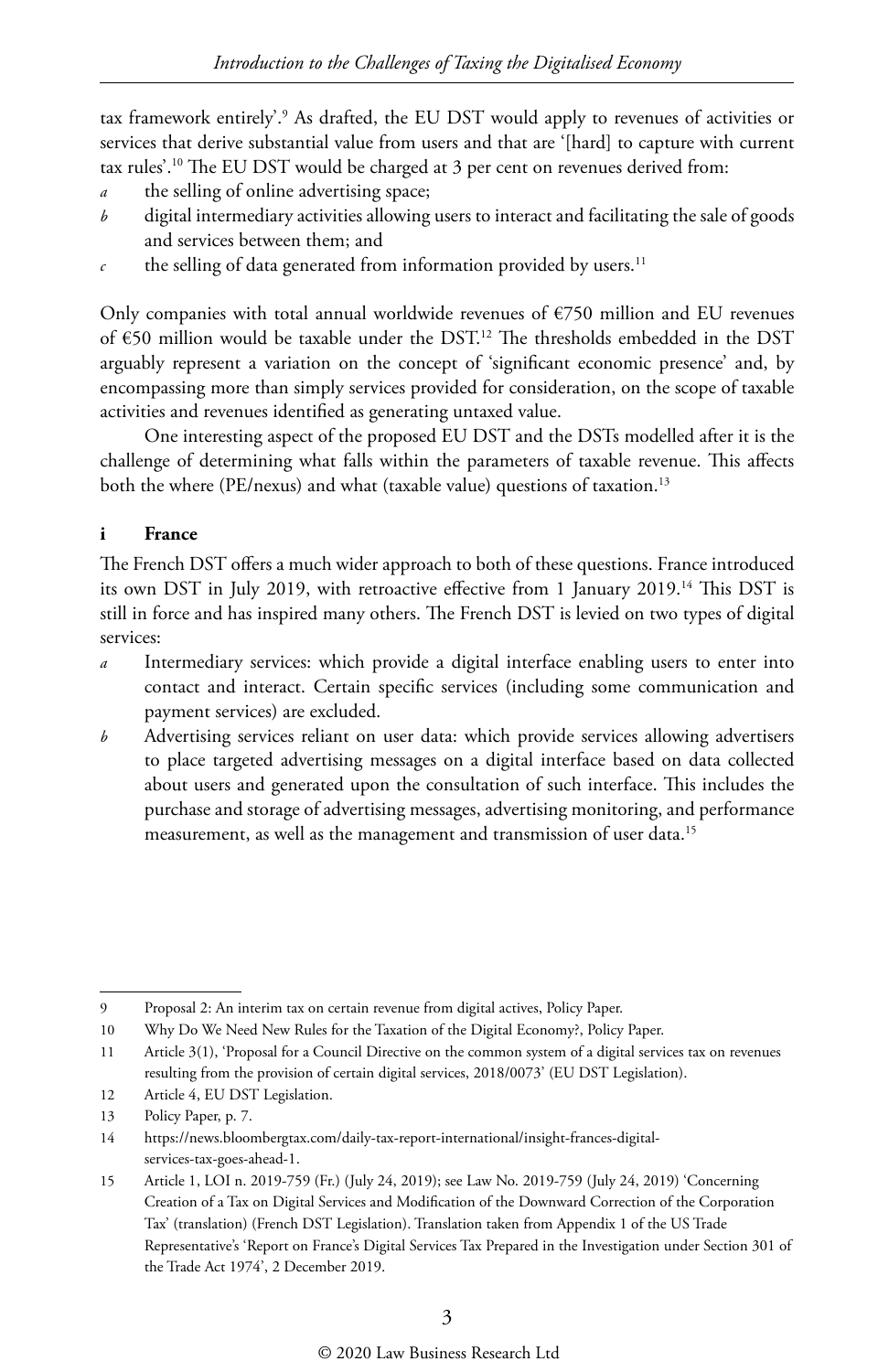While the scope of intermediary services is similar to the proposed EU DST, the French DST catches all players involved in the placing of advertising rather than just those placing the final advert or facilitating it.16

The French DST features thresholds similar to that of the proposed EU DST ( $\epsilon$ 750 million of worldwide revenue and €25 million of French revenue (cf. €50 million of EU revenue)).17 Unless France accounts for at least 50 per cent of EU revenues, in practice, the French thresholds are higher and therefore appear to target only certain larger multinationals.

The EU and French DSTs have formed the basis of many of the other DSTs that have been proposed or introduced. The DSTs proposed in Israel,<sup>18</sup> Canada<sup>19</sup> and the DST recently introduced in Italy<sup>20</sup> are modelled on the French DST and the DST awaiting approval in Spain<sup>21</sup> and the DSTs proposed in Belgium<sup>22</sup> and the Czech Republic<sup>23</sup> are modelled on the EU DST. Both the Czech DST and the DST recently enacted in Turkey have higher tax rates (7 per cent and 7.5 per cent, respectively) than the 2 to 3 per cent adopted in most other proposals.24

#### **ii The UK**

In July 2019, the UK published its own draft DST.<sup>25</sup> The principal difference between the UK DST and those already discussed is the approach to taxable revenues. The UK DST is targeted at specific business models rather than types of services: the draft legislation charges a 2 per cent tax on UK revenues of internet search engines, social media platforms and online marketplaces<sup>26</sup> and any associated online advertising undertaken by any such businesses.<sup>27</sup>

<sup>16</sup> Bob Michel, 'The French Crusade to Tax the Online Advertisement Business: Reflections on the French Google Case and the Newly Introduced Digital Services Tax', European Taxation, November 2019, pp. 535–536.

<sup>17</sup> Article 1, French DST Legislation.

<sup>18</sup> https://tax.thomsonreuters.com/blog/israel-preparing-digital-services-tax-modelledoff-pending-french-proposal/.

<sup>19</sup> https://news.bloombergtax.com/daily-tax-report-international/canadas-trudeau-proposes-frenchstyle-digital-services-tax.

<sup>20</sup> See R-A Papotti and M Caziero, 'Analyzing the Italina Digital Servicees Tax Through European Glasses', Tax Notes Int., Nov 4, 2019. See also, P. Ludovivi, 'Chapter 12: Taxing the Digital Economy: The Italian Digital Services Tax in Taxing the Digital Economy: The EU Proposals and Other Insights' (P. Pistone & D. Weber eds., IBFD 2019) Books IBFD (Italian DST in Taxing the Digital Economy). Note that the Italian DST is awaiting implementing measures (it is meant to become effective from 1 January 2020).

<sup>21</sup> https://news.bloombergtax.com/daily-tax-report-international/insight-the-new-spanish-digital-service-taxa-strange-combination-of-value-creation-and-geolocalization.

<sup>22</sup> https://news.bloombergtax.com/daily-tax-report-international/belgium-mulls-plan-to-tax-digitalcompanies.

<sup>23</sup> https://www.reuters.com/article/us-czech-taxation-digital/czech-government-approves-digital-tax-aimed-atinternet-giants-idUSKBN1XS1XU.

<sup>24</sup> https://www2.deloitte.com/content/dam/Deloitte/global/Documents/Tax/ dttl-tax-alert-turkey-28-october-2019.pdf.

<sup>25</sup> Draft legislation was published in the UK's Finance Bill 2019 – 2020 (the UK DST Legislation). UK DST was intended to be introduced in 2020 but this may be delayed as a result of the general election. At the time of writing, the UK is still an EU nation, although domestic legislation has been enacted to effect its departure on 31 January 2020.

<sup>26</sup> Clauses 2(2), 4(2) and 8(2), UK DST Legislation.

<sup>27</sup> Clauses 4(6) and (7), UK DST Legislation.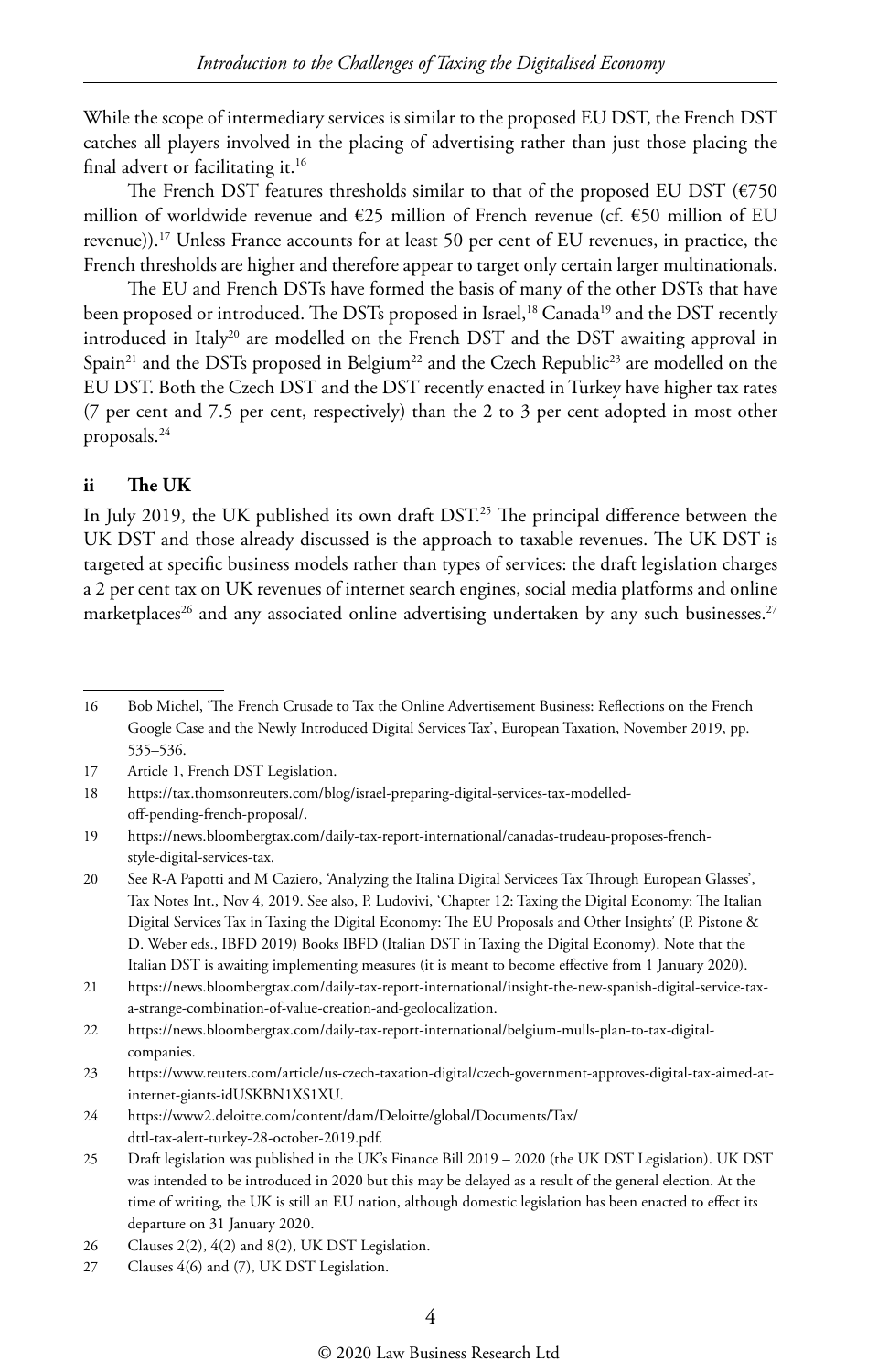UK revenues are defined as those that can be attributed to a user who it is reasonable to assume is either an individual normally resident in the UK or a business established in the  $UK<sup>28</sup>$ 

While the UK DST has thresholds akin to those in other DSTs and a similar UK specific threshold of £25 million, its global revenue threshold of £500 million is much lower than the €750 million in the EU and French DSTs.<sup>29</sup> The UK DST excludes the first £25 million of taxable revenues and contains a safe harbour provision for businesses with low profit margins or those that record a net loss, allowing a group to divide its various chargeable activities to exempt the loss-making taxable activities from the DST and to subject the activities with a slim profit margin to a lower charge. $30$ 

#### **iii The influence on other DSTs**

While tax authorities disagree over the introduction of DSTs and to which revenues and services these new taxes should apply, political impetus for DSTs (in particular those based on the French or EU model) seems to be growing. Common among the DSTs surveyed is the idea that, within the profits of a company or group, an amount derived from user value and that value should be taxed in a market jurisdiction.

#### **III CONSIDERATION-BASED TAXES**

Most other unilateral measures do not look to tax untaxed value but rather seek to bring into a charge to tax or increase the tax on certain services provided for consideration. Consideration DSTs, equalisation levies and withholding taxes all contain these features.

#### **i Consideration DSTs**

In April 2019, Austria published draft legislation for a DST that would, from 1 January 2020, tax online advertising services provided for consideration by companies with worldwide advertising revenues of at least €750 million and Austrian revenues of €25 million at a rate of 5 per cent.<sup>31</sup>

Similarly, after its initial tiered advertising tax was declared to be in violation of EU law by the European Commission (the Commission), $32$  effective as of 1 July 2017, Hungary introduced a 7.5 per cent tax on revenues from advertisements that are published in the Hungarian language, or where an advertisement is not published in the Hungarian language but is available on a website that is mainly displayed in the Hungarian language. The first 100 million forints of revenue is taxed at zero per cent.<sup>33</sup>

<sup>28</sup> Clause 5, UK DST Legislation.

<sup>29</sup> The Italian DST also has this same threshold. See, R-A Papotti and M Caziero, 'Italian DST in Taxing the Digital Economy'.

<sup>30</sup> This is expected to be beneficial to businesses that have a taxable business model with a profit margin under 2.5 per cent (see, H. Buchanan and other, 'The UK's proposed digital services tax', Tax Journal, Nov 2018).

<sup>31</sup> https://news.bloombergtax.com/daily-tax-report-international/austria-lower-house-passes-bill-toimplement-digital-services-taxation-eu-directive-on-cross-border-arrangements.

<sup>32</sup> https://www.tax-news.com/news/EU\_Court\_Rules\_For\_Hungary\_In\_Advertising\_Tax\_ Dispute\_\_\_\_97182.html.

<sup>33</sup> https://taxinsights.ey.com/archive/archive-news/hungary--advertisement-tax-amended.aspx.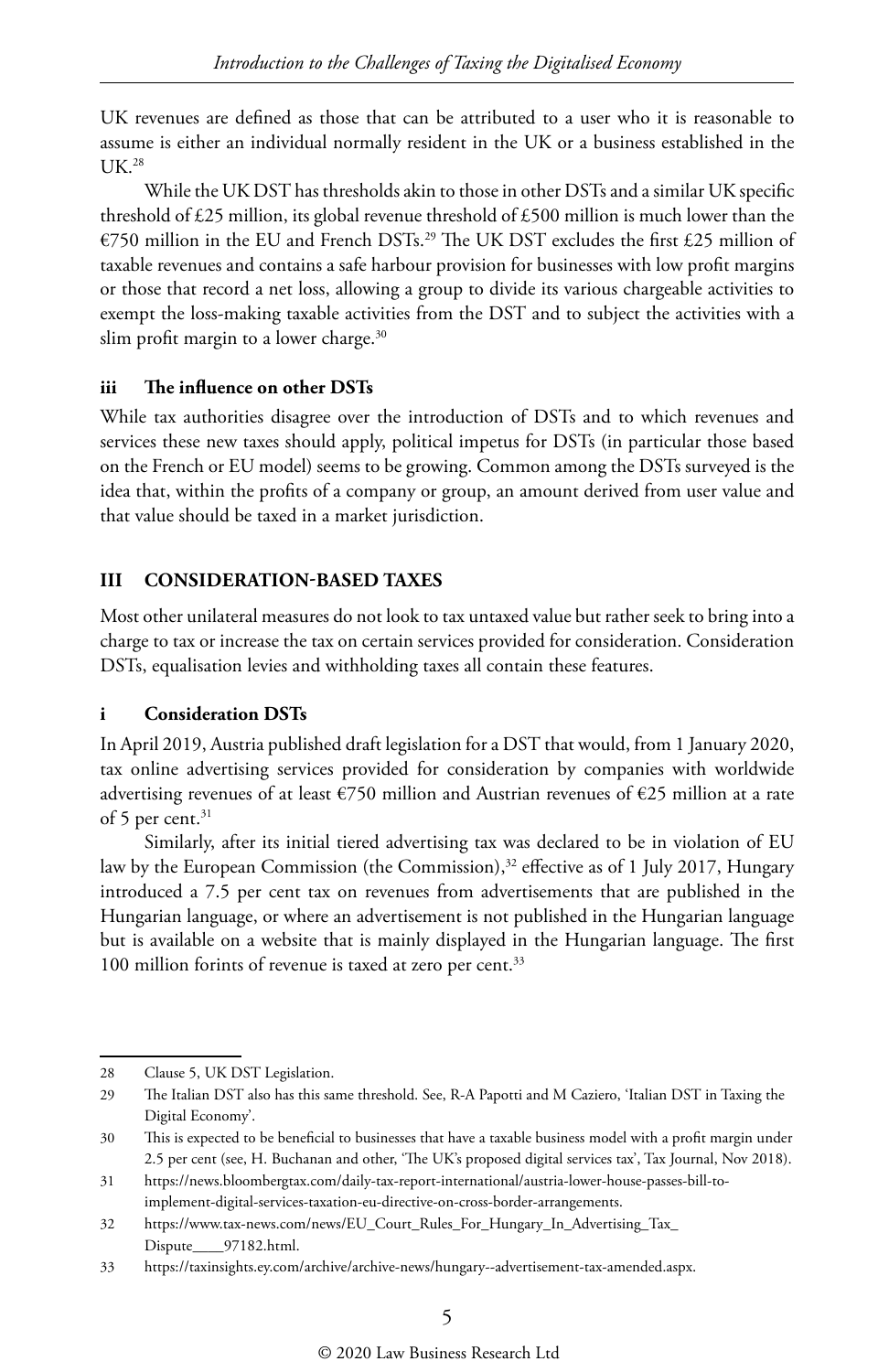Rather than tax digital services as a whole (or a large proportion thereof), consideration DSTs specifically target one form of digital service: advertising services provided for consideration. With this explicit focus, they equalise the treatment of online and conventional businesses and more easily tax a specific metric of value; the consideration paid for the service. In so doing, jurisdictions may be attempting to make their tax systems horizontally equitable (so that similar business models are taxed in similar ways) rather than tap into an as yet domestically untaxed revenue stream.

#### **ii Equalisation levy**

Equalisation levies also function to equalise the tax treatment of the digital and conventional economies. 34 In 2016, India became the first, and only to date, jurisdiction to introduce a pure digital 'equalisation levy'.35 India specifically mentioned the suggestion by the OECD when introducing the levy.<sup>36</sup>

Like the two consideration DSTs discussed above, the 'equalisation levy' taxes revenues derived from online advertising, specifically 'online advertisement, any provision for digital advertising space or any other facility or service for the purpose of online advertisement' at a rate of 6 per cent. To 'equalise' treatment, the levy only applies to taxable services provided by a non-resident (other than a non-resident with an Indian permanent establishment) that are received or receivable by an Indian resident conducting a business or profession or a non-resident's Indian permanent establishment.37 Thus, the Indian equalisation levy seeks to establish equality between Indian businesses and non-Indian businesses providing services into India (rather than digital services as a whole irrespective of by whom they are provided). Similar to DSTs and consideration DSTs, equalisation levies include an economic nexus in the form of a threshold requirement of aggregate consideration between the parties of at least 100,000 rupees.<sup>38</sup>

#### **iii Withholding**

On 16 March 2018, the Malaysian Inland Revenue Board published a practice note stating that income from the provision of digital advertising services earned by non-residents without a Malaysian PE would be subject to withholding at a rate of 10 per cent (unless reduced by a treaty) as either royalty or service income. This provides an example of recharacterising income to bring it into a charge to tax under the current international framework.

Turkey introduced a similar withholding provision into its tax law, effective 1 January 2019, placing a 15 per cent withholding on payments for online advertising services when they are provided by non-resident persons. Pakistan has introduced withholding at 5 per cent on consideration provided for an even wider array of digital services.

Withholding taxes are comparatively easy to introduce and are usually levied at higher rates than other unilateral measures discussed in this chapter (compare the UK DST rate of 2 per cent and the Turkish withholding at 15 per cent). However, notwithstanding their simplicity, withholding taxes have not proved to be a universally popular form of digital taxation and relatively few are in play at present.

<sup>34</sup> G. Kofler, 'Equalization Taxes and the EU's "Digital Services Tax"', 47 Intertax 2, p. 183 (2019).

<sup>35</sup> Chapter VIII, Finance Act 2016 (FA).

<sup>36</sup> Memorandum Explaining the Provisions of the Finance Bill, 2016, p. 5.

<sup>37</sup> Section 165(1), FA.

<sup>38</sup> Sections 165(2) and 166, FA.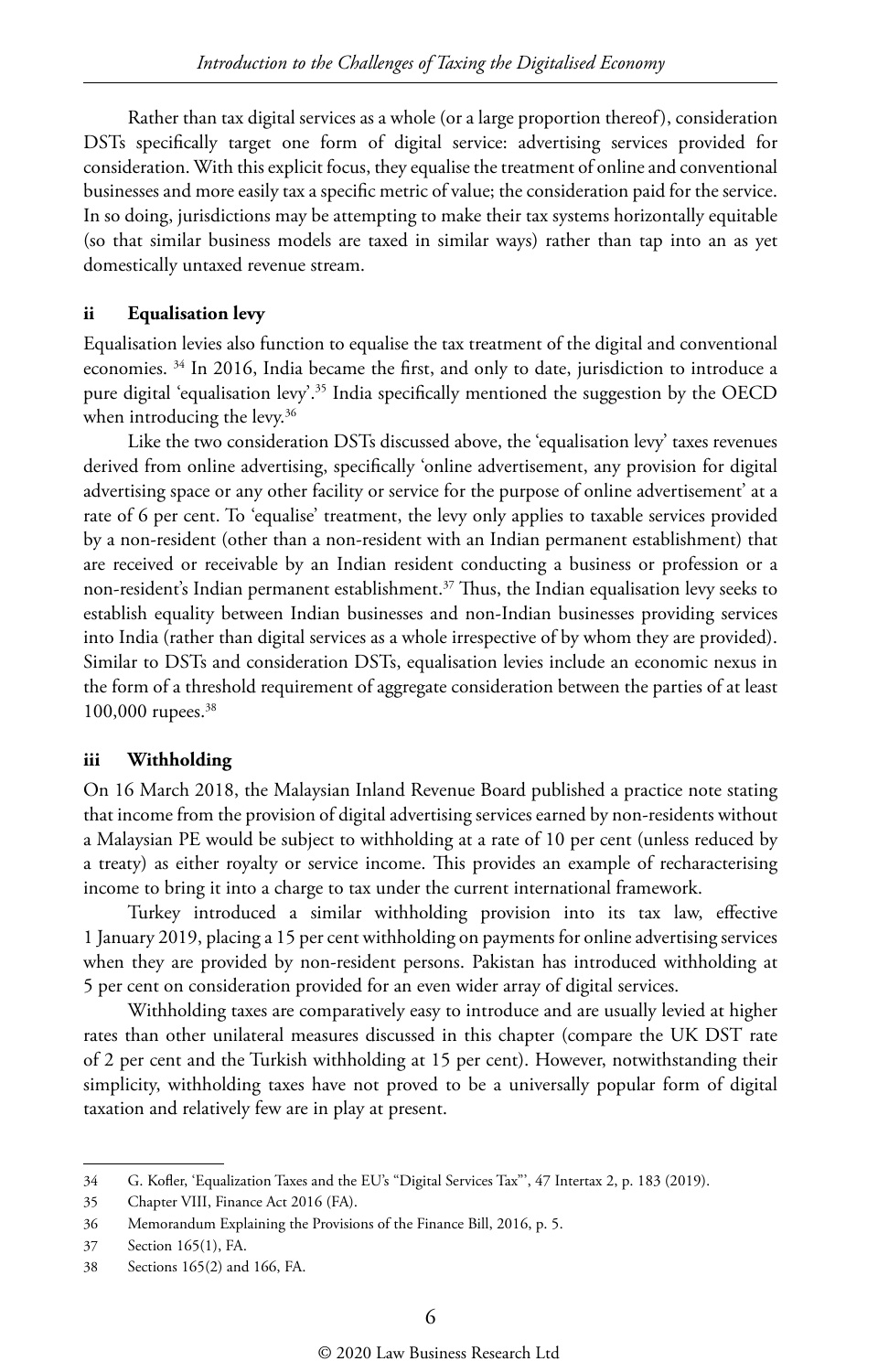#### **iv Extending the definition of PE**

All of the unilateral measures discussed above (other than withholding) seek, to some extent, to tax persons with an economic presence in the jurisdiction that does not amount to a PE in the traditional sense. Certain jurisdictions, however, have further sought to amend the definition of PE within their domestic tax legislation.

Following the Final Report, the Israel Tax Authority (ITA) announced in April 2016 that it would tax income of digital businesses that had 'significant economic presence' in Israel. Indicators of such a presence included a substantial number of online transactions with Israeli residents, the provision of online services, the use of services provided by non-residents being used by a large number of Israelis and a correlation between consideration and the user base in Israel. This approach, however, has proven unsuccessful and the DST mentioned above is intended to replace it.39

The EU's longer term proposal in the Policy Paper was to introduce the concept of a virtual PE and 'enable Member States to tax profits that are generated in their territory, even if a company does not have a physical presence there'.<sup>40</sup> A digital platform would be taxable if it had a 'digital presence' or virtual permanent establishment in a Member State as a result of its annual revenues, number of users or number of business contracts entered into in, or with residents of, a Member State. The Commission was so committed to this idea that it advised Member States to renegotiate their tax treaties to include 'significant economic presence' within the concept of permanent establishment.<sup>41</sup> Romania, for example, stated that it would seek to renegotiate its treaties on this basis<sup>42</sup> and Belgium, alongside publishing a draft DST, published a draft bill to include 'significant economic presence' within its concept of a 'Belgian institution' for the purposes of establishing a  $PE<sup>43</sup>$  Similar measures have been considered in other jurisdictions, such as South Korea.<sup>44</sup>

#### **v A US hybrid – example of indirect taxes**

While indirect taxes predominantly fall outside the scope of the chapter (as they are not derived from the OECD's work leading to Unified Approach), their introduction should be noted. Although many developments in digital taxation have faced opposition from the US federal government, US states have been active in implementing their own digital taxes in the form of indirect sales taxes on consumers. These taxes are an attempt to equalise the treatment of brick-and-mortar retailers physically present in the relevant state and larger online distributors with no such presence. These taxes share many similarities with consideration DSTs and equalisation levies.

Some states have specifically targeted the sale of certain digital services, such as streaming services. In 2015, Chicago expanded its 9 per cent amusement tax, enacted to tax sporting or concert tickets, to cover streaming services.<sup>45</sup> In 2016, Pennsylvania expanded

<sup>39</sup> www.lexology.com/library/detail.aspx?g=4101bdb6-f3a4-4b65-b61c-842e0e224bff.

<sup>40</sup> Proposal 1: A common reform of the EU's corporate tax rules for digital services, Policy Paper.

<sup>41</sup> Commission, 'Commission Recommendation of 21.3.2018 relating to the corporate taxation of a significant digital presence', Brussels 21.3.2018 C(2018) 1650 final.

<sup>42</sup> Parliament Decisions No. 68 and 69 of 23 May 2018, 'Official Gazette of Romania', No. 435.

<sup>43</sup> https://news.bloombergtax.com/daily-tax-report-international/belgium-mulls-plan-to-tax-digitalcompanies.

<sup>44</sup> https://tax.thomsonreuters.com/blog/south-korea-evaluating-digital-tax-measures.

<sup>45</sup> Amusement Tax Ruling #5, Electronically Delivered Amusements, Chicago Dep't of Fin. (9 June 2015).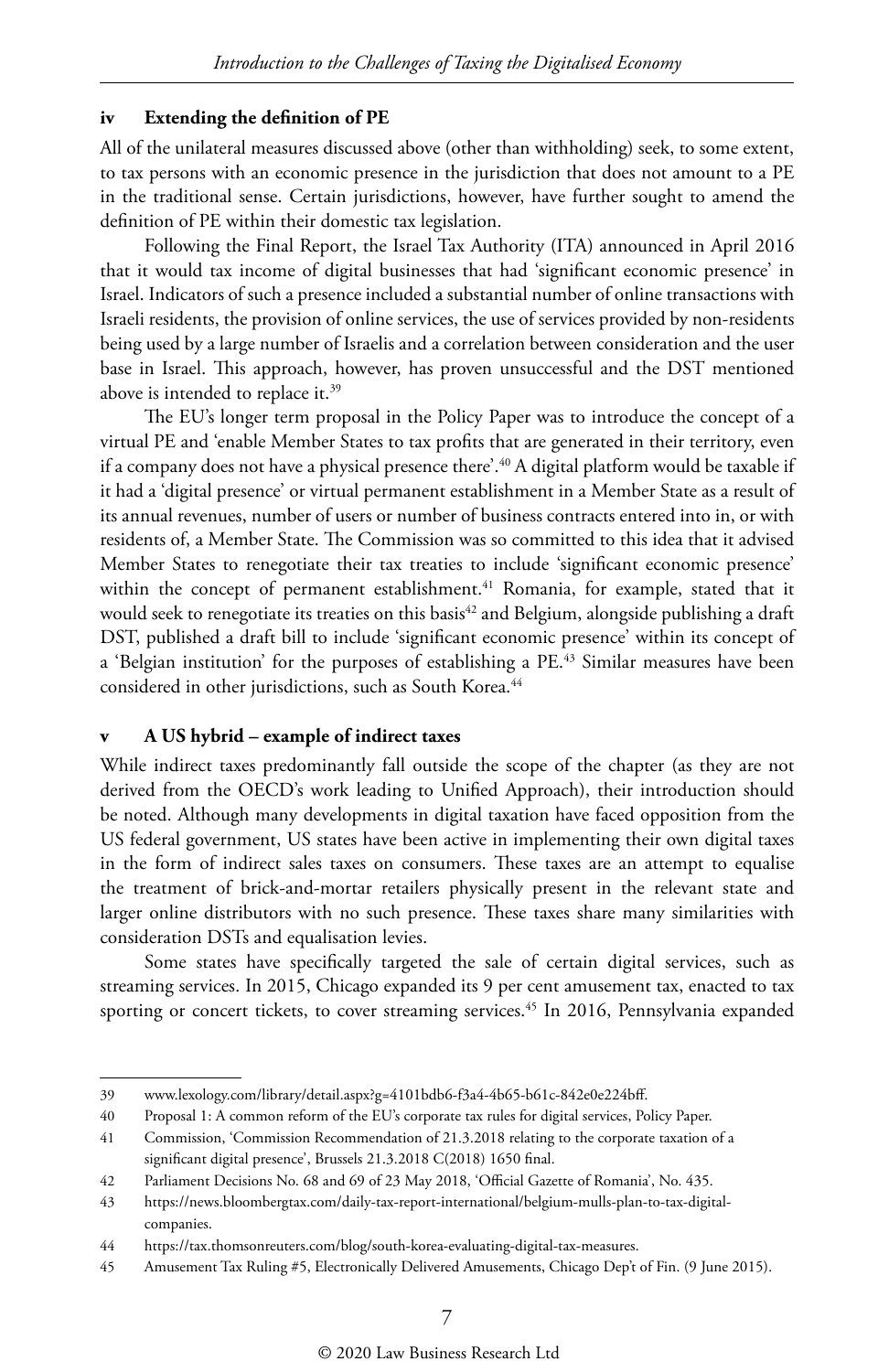its 6 per cent sales tax to cover both streaming services and other downloadable services.46 Other states, including Alabama,<sup>47</sup> Illinois,<sup>48</sup> Louisiana,<sup>49</sup> Maine<sup>50</sup> and West Virginia<sup>51</sup> have considered similar taxes.

More recently, general digital sales taxes have increased after the US Supreme Court decision of *South Dakota v. Wayfair*. 52 This case overturned previous case law and held that states may collect taxes on internet sales even when the purchaser does not have a physical presence in the state. Essentially, this judgment accepted that entities could be taxable if they had a sufficient economic nexus in a state. Subsequently, over 40 states have amended their tax laws to account for this change in law.53

While these indirect taxes are levied on the consumer, they embody many of the concepts seen in other forms of digital taxation: in particular they seek to equalise tax treatment across business and to expand the concept of a PE. However, what these taxes do not address and what DSTs are trying to accomplish is to locate as yet untaxed user value not covered by 'standard' forms of taxation.

#### **IV OECD PROPOSALS**

Since the call for further reports and work on Action 1 within the Final Report,<sup>54</sup> the OECD has released a number of key publications and held consultation meetings regarding digital taxation.<sup>55</sup> Most recently,<sup>56</sup> the OECD Secretariat has released its consultation documents on its (1) Proposal for a 'Unified Approach' under Pillar One (the Unified Approach); and (2) Global Anti-Base Erosion Proposal under Pillar Two (the GloBE Proposal), as well as holding a consultation meeting on Pillar One. The GloBE Proposal envisages, *inter alia*, an income inclusion rule and tax on base-eroding payments, together designed to define a global minimum tax and strengthen anti-abuse provisions in a post-BEPS world.<sup>57</sup> While the GloBE Proposal is likely to play an important role in any international digital taxation regime adopted,<sup>58</sup> we will focus on the Unified Approach and the interactions between, and cross-influences seen in, the proposal and DSTs.

51 www.csgmidwest.org/policyresearch/0417-qom.aspx.

<sup>46</sup> Pennsylvania's Act 84 of 2016.

<sup>47</sup> www.govtech.com/budget-finance/Alabama-Proposes-Taxes-on-Streaming-Services-Like-Netflix-Spotify. html.

<sup>48</sup> Illinois' House Bill 3359.

<sup>49</sup> Louisiana's House Bill 655.

<sup>50</sup> 20-C, An Act Making Unified Appropriations and Allocations for the Expenditures of State Government, General Fund and Other Funds, and Changing Certain Provisions of the Law Necessary to the Proper Operations of State Government for the Fiscal years Ending 30 June 2018 and 30 June 2019.

<sup>52</sup> 138 S.Ct. 2080.

<sup>53</sup> www.forbes.com/sites/kellyphillipserb/2019/10/02/new-sales-tax-rules-take-effective-this-week-in-morethan-a-dozen-states/#5da953bb5cfb.

<sup>54</sup> Final Report, para. 361.

<sup>55</sup> For further details, see Unified Approach to Pillar One, paras 1–6.

<sup>56</sup> At time of writing.

<sup>57</sup> GloBE Proposal, para. 5.

<sup>58</sup> And could be seen as the more effective first step, see Moises Dorey, 'A Road Map for Reaching Global Consensus on How to Tax the Digitalized Economy', International Transfer Pricing Journal, 2019 (Volume 26), No. 5, Section 3.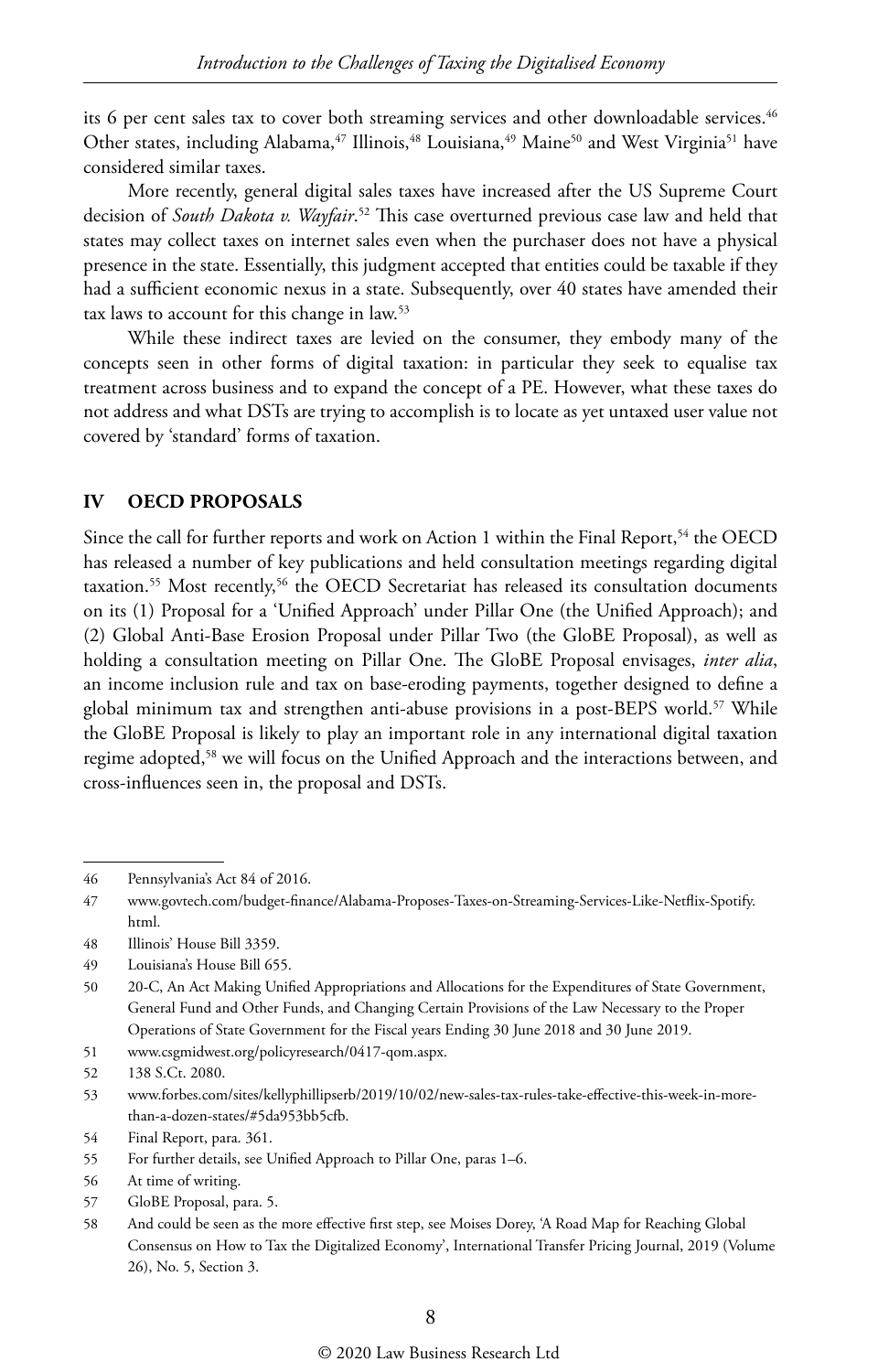#### **i Unified Approach**

The Unified Approach states an aim to reallocate existing taxing rights to market jurisdictions while maintaining administrability.<sup>59</sup> The OECD identified reallocation as motivating all three proposals in its Programme of Work that defines the scope of Pillar One,<sup>60</sup> namely 'user participation', 'marketing intangibles' and 'significant economic presence' proposals.<sup>61</sup> In short, each of these proposals suggests:

- User Participation, where an amount of profit is allocated to jurisdictions to reflect value generated by active and participatory user bases, irrespective of physical presence.<sup>62</sup>
- *b* Marketing Intangibles, created in market jurisdictions through the active and (remote) participation of a multinational enterprise (MNE). As a result, a portion of the MNE's residual income should be allocated to the market jurisdiction (either using the arm's-length principle (the ALP) or a revised profit split).<sup>63</sup>
- *c* Significant Economic Presence, where taxable presence arises if sufficient factors show interaction with a jurisdiction through digital technology.<sup>64</sup>

The OECD developed the Unified Approach based on identified commonalities within the three proposals (such as a new nexus rule independent of physical presence).<sup>65</sup> The Unified Approach proposes a three-tier mechanism including:

- *a* Amount A the 'New Taxing Right' under the OECD's proposal, this amount is a jurisdiction's fractional entitlement to deemed non-routine profits, calculated by:
	- identifying standardised MNE profit (possibly on a business-segment basis);
	- apportioning part of this profit between routine returns to activities in jurisdictions where the MNE is resident (as traditionally understood). Routine returns may be proxied by a percentage of return on sales;
	- further dividing the remaining non-routine profits, a proportion being attributable to certain non-routine activities (such as trade intangibles and synergies) with the remainder allocable to market jurisdictions; and
	- apportioning this amount to each market jurisdiction using (as it appears) local revenues (which, in the case of business operated via a remote presence, would likely be tied to user or consumer location) to generate Amount A.
- *b* Amount B the tax due on the routine distribution and marketing operations in each market jurisdiction. This amount may, for simplification purposes, use a fixed percentage return to estimate the profits of such baseline activities.
- *c* Amount C an additional amount above Amount B that may be allocated to a jurisdiction using the ALP where an MNE's activities there exceed the routine activities

<sup>59</sup> Unified Approach, para. 13.

<sup>60</sup> OECD Programme of Work to Develop a Consensus Solution to the Tax Challenges Arising from the Digitalisation of the Economy, available at: www.oecd.org/tax/beps/programme-of-work-to-developa-consensus-solution-to-the-tax-challenges-arising-from-the-digitalisation-of-the-economy.htm.

<sup>61</sup> Unified Approach, para. 4.

<sup>62</sup> OECD February Consultation, paras 17–28.

<sup>63</sup> OECD February Consultation, paras 29-49.

<sup>64</sup> OECD February Consultation, paras 50-54.

<sup>65</sup> Unified Approach, para. 13.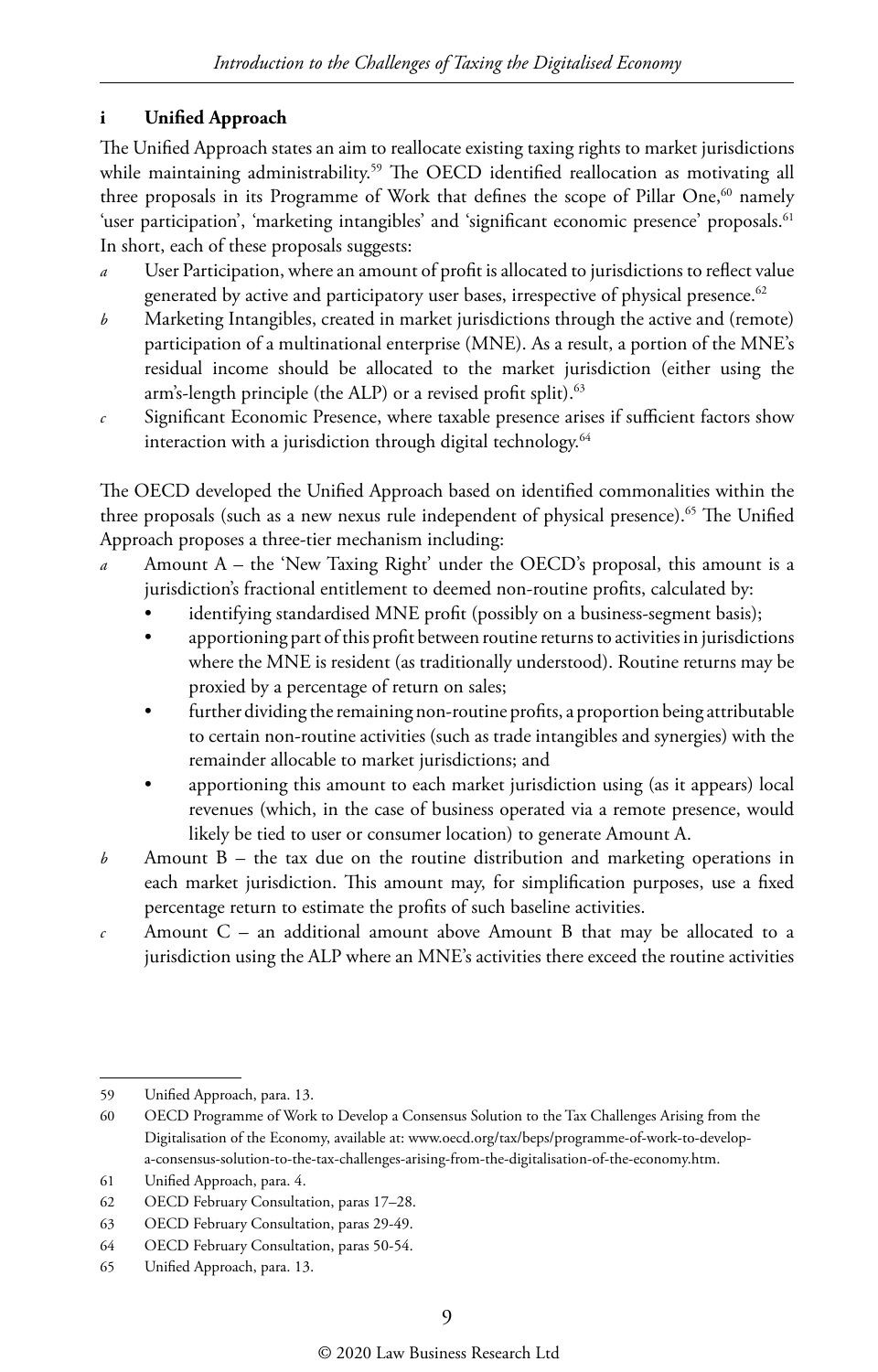that are compensated through Amount B.<sup>66</sup> This amount may include both routine returns for activities other than distribution and marketing as well as non-routine returns determined by application of the ALP.

This system, as currently outlined, will apply to consumer-facing businesses (rather than just highly-digitised business models), creates a new nexus independent of physical presence, and includes a new profit allocation rule that moves beyond the ALP.<sup>67</sup>

#### **V COMBINATION OF PROPOSALS WITHIN THE PROGRAMME OF WORK**

Although the OECD has continued its work to meet the tight 2020 deadline, the complexity of the issue, and the conflicts of interest between the various (and often overlapping) groups of stakeholders mean that achieving balance between the interests of countries involved in the OECD project is not straightforward.<sup>68</sup> The stakeholders could be grouped into:

- *a* Headquarter jurisdictions Where the intangibles that are attributed profits under the ALP are largely located, leading to a large allocation of residual profits. However, these jurisdictions also deal with reductions in their tax base because of credits given for unsuccessful investments.
- *b* Market jurisdictions Contain a large number of digital consumers despite digital MNEs having limited or no physical presence. Under traditional tax principles, the operations of MNEs in these countries will not amount to a permanent establishment, nor will significant profits be allocated under the ALP.
- *c* Developing jurisdictions Similar concerns to market jurisdictions, but the tax authorities of these countries are in favour of a simple, administrable regime, given limitations in tax authority function.<sup>69</sup>

Indications of these differing attitudes can be seen in their reactions to the introduction of DSTs. Market jurisdictions have generally instigated the measures, headquarter jurisdictions have generally met implementation of DSTs with hostility and are resistant to giving credit for DST payments,<sup>70</sup> and developing jurisdictions have adopted a variety of different measures, some of which are conceptually similar to a DST (i.e., all are akin to an excise tax),  $71$  but others which are organised around more easily measurable metrics than revenue, such as levies on access to social media.72

<sup>66</sup> Unified Approach, para. 30.

<sup>67</sup> Unified Approach, para. 15.

<sup>68</sup> Factors described as 'insurmountable' by certain commentators, see Dorey, *supra* n.58, at section 1.

<sup>69</sup> Liu, Reyneveld and Straatman, 'OECD's Work on the Digital Economy: Impact Far Beyond the Digital Economy', International Transfer Pricing Journal, 2019 (Volume 6), No. 5, Section 4.

<sup>70</sup> New York Times, 'U.S. Announces Inquiry of French Digital Tax that May End in Tariffs', 10 July 2019, available at: www.nytimes.com/2019/07/10/business/us-france-tariffs.html.

<sup>71</sup> Congressional Research Services, 'Digital Services Taxes (DSTs): Policy and Economic Analysis', 25 February 2019, p. 8, available at: https://fas.org/sgp/crs/misc/R45532.pdf.

<sup>72</sup> IMF Policy Paper, 'Corporate Taxation in the Global Economy', para. 26, available at: www.imf.org/~/ media/Files/Publications/PP/2019/PPEA2019007.ashx.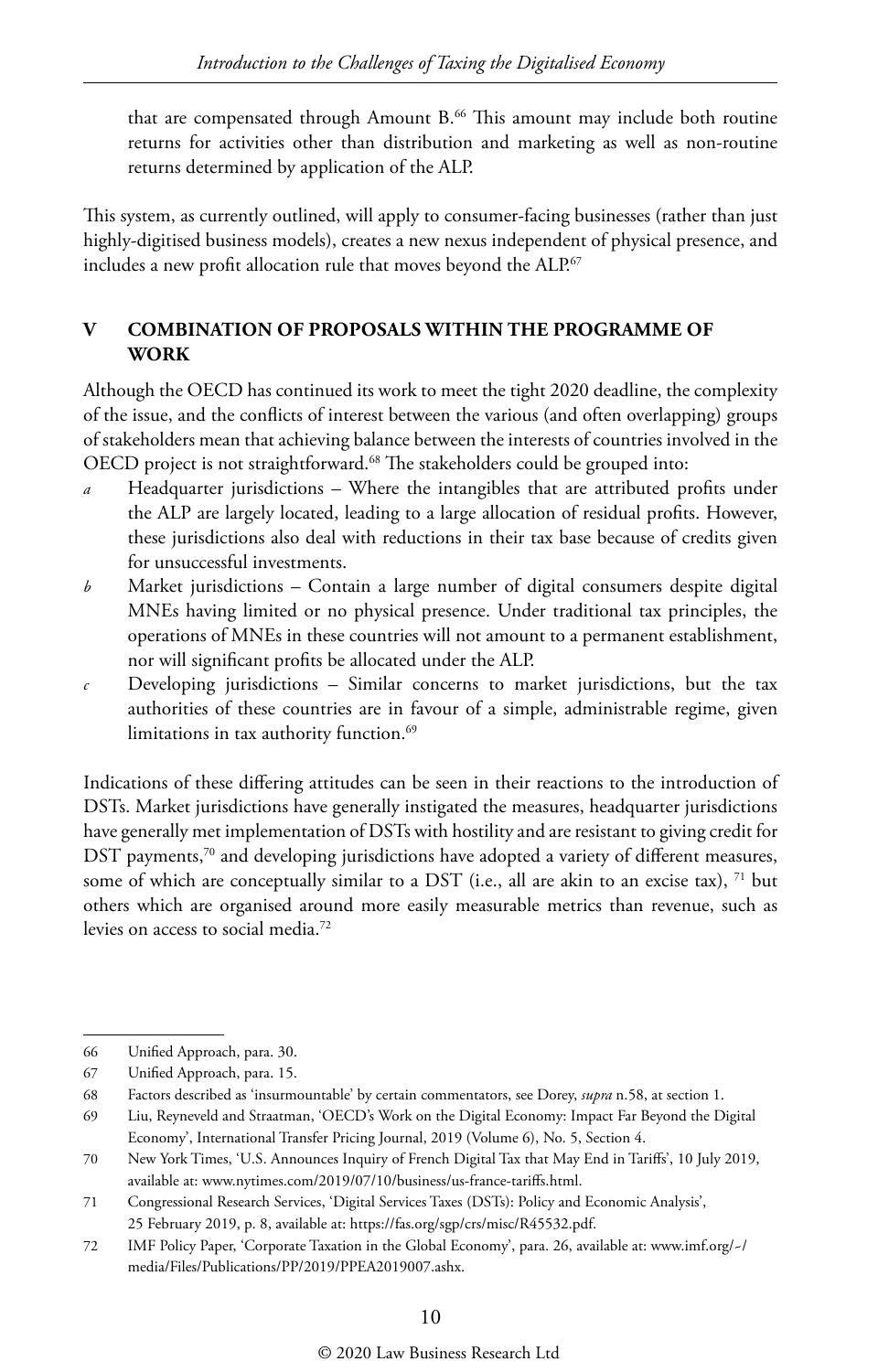The melding of all three proposals under Pillar One within the Unified Approach could be seen as an attempt to provide a 'pragmatic fudge', $7<sup>3</sup>$  with Pascal St Amans, the Director of the Centre of Tax Policy and Administration at the OECD, stating in October 2019 that unanimity is not required for new digital taxation to move forward.<sup>74</sup> Hints of a compromise can be seen in the combination of: (1) the provision for an allocation (outside the ALP) of residual profits to market jurisdictions through Amount A, recognising the right to tax value asserted by DST-supporting jurisdictions; with (2) the utilisation of the ALP in determining Amount C, showing a desire to retain some utilisation of existing transfer pricing principles.

Considering the increasing number of DSTs and other unilateral measures discussed above,<sup>75</sup> and given the pressure from the G20 for a solution, political compromise appears to be necessary.<sup>76</sup> The OECD is trying to lead a unified solution, while satisfying (or at least placating) all interested parties. Desire to lead the way may arise from concern that a continuing lack of consensus could perpetuate 'interim' DSTs, much like UK income tax ended up surviving the Napoleonic Wars.<sup>77</sup>

#### **VI DEPARTURE FROM THE ALP**

One of the most radical aspects of the Unified Approach is its proposal of a departure from the ALP. St Amans acknowledged in August 2019 that 'it was something of a shock . . . that the OECD – the organisation that wrote the bible on arm's length – would have doubts about the ALP'.78

However, doubts about the suitableness of the ALP as the primary tool of the international tax regime are not new. For example, following the release of the new OECD Model Treaty in 2010, countries including India reserved the right to incorporate the 2008 version of Article 7 into their double tax treaties, believing that the reference to the fractional apportionment in the earlier version provided more suitable tools to carry out an apportionment of profits based on where value is created.79

Also arguable is whether fractional apportionment has appeared previously in OECD guidance. Some argue that the DEMPE functions introduced as part of the Final Report on Action 8-10 of the BEPS project reveal that the OECD was willing to adopt formulary apportionment at that time, even if it wasn't willing to label it such.<sup>80</sup>

<sup>73</sup> The Final Report on Actions 8-10 in 2015 was similarly described by Andrew Hickman, former head of the OECD transfer pricing unit, see R. Finley, 'OECD Took a Pragmatic Approach to Arm's-Length Principle, Hickman Says', 22 July 2016, Tax Analysts.

<sup>74</sup> 'Unanimity not required to update global rules for taxing multinational groups, OECD's Saint-Amans says', MNE Tax, October 18, 2019, available at: https://mnetax.com/unanimity-not-required-to-updaterules-for-taxing-multinational-groups-oecds-saint-amans-says-36188.

<sup>75</sup> These are exerting 'heavy pressure', see Liu, footnote 69, at sections 1 and 2.

<sup>76</sup> Communiqué, G20 Finance Ministers and Central bank Governors Meeting, Fukuoka (8–9 June 2019), para.11.

<sup>77</sup> War and the coming of income tax, Living Heritage, Parliament.uk, available at: www.parliament.uk/ about/living-heritage/transformingsociety/private-lives/taxation/overview/incometax.

<sup>78</sup> J. White, 'Big tech changed everything for international tax', ITR (22 Aug 2019).

<sup>79</sup> Ranjan Das, 'Is the Arm's-Length-Principle-Based Authorised OECD Approach to the Attribution of Profits to a Permanent Establishment Losing its Authority?', Bulletin for International Taxation, 2019 (Volume 73), No. 12.

<sup>80</sup> Wilkie, 'New Rules of Engagement? Corporate Personality and the Allocation of 'International Income' and Taxing Rights, in Brian J. Arnold Ed., Tax Treaties After the BEPS Project A Tribute to Jacques Sasseville' (Toronto: Canadian Tax Foundation, 2018), 349–386.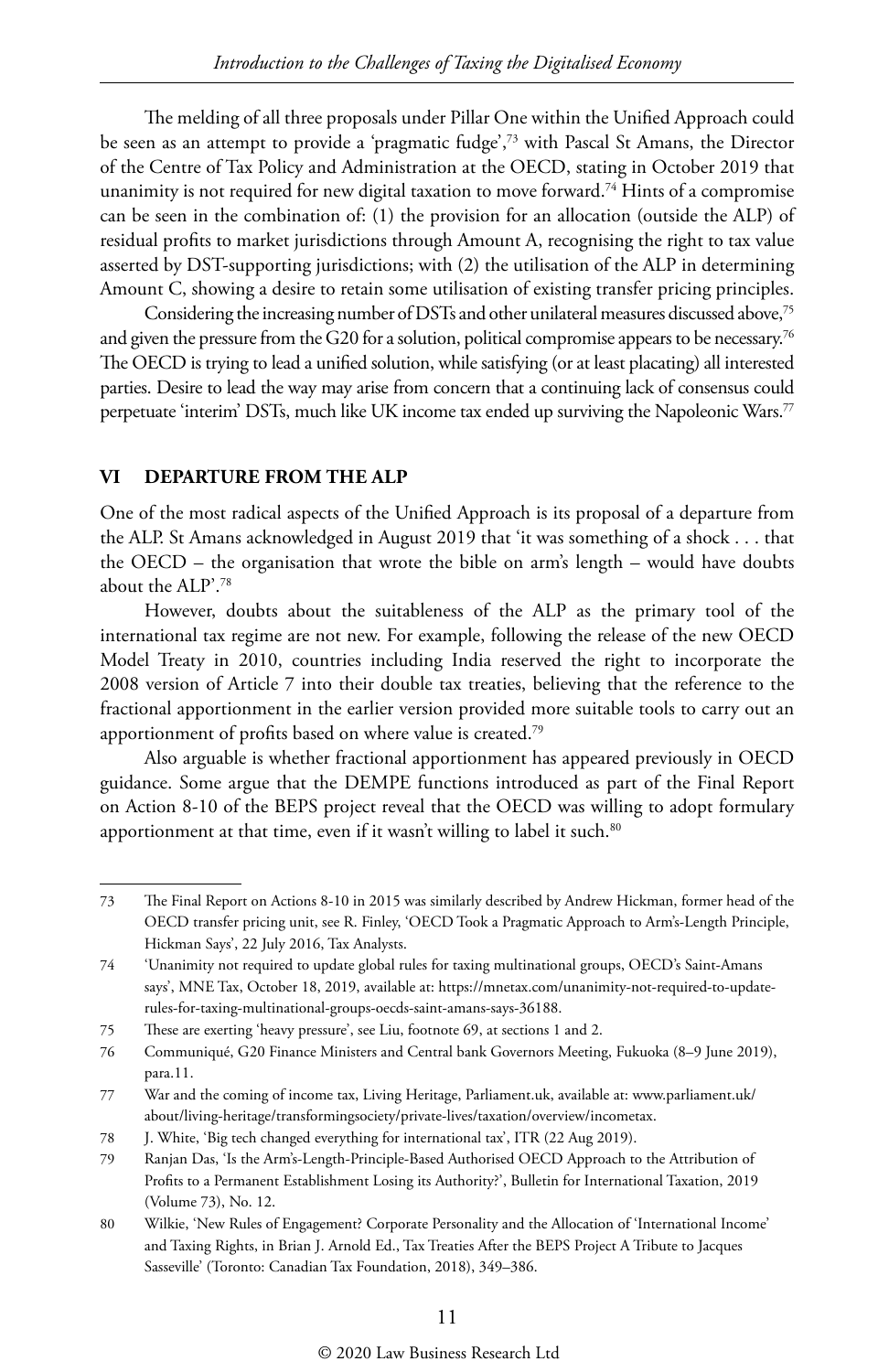#### **VII UNCERTAINTIES**

Many uncertainties surround whether, when, how, and by whom the Unified Approach will be adopted, as reflected in the questions asked at the end of the consultation paper.<sup>81</sup> All are of critical importance to businesses facing unprecedented uncertainties in planning their future models. However, none of the questions specifically address the merits of the proposal, so this 'pragmatic fudge' is likely to be the basis for the OECD's proposal in 2020.

Key questions that remain unanswered include the response of the US and other headquarter jurisdictions, particularly regarding whether they will participate in the new system, and whether they will allow foreign tax credit for any amounts payable under Amount A (or the Unified Approach more widely). The US Treasury Secretary stated in a letter to the OECD in December 2019 that the US has 'serious concerns' about aspects of the OECD's work under Pillar One.82

Further, the ways in which the OECD envisions the multilateral dispute mechanism required under the Unified Approach operating are not yet clear.<sup>83</sup> An effective dispute mechanism is crucial to avoiding double taxation if the Unified Approach is adopted, and must be a focus of: (1) the OECD in its work moving forward; and (2) those countries that choose to implement the Unified Approach in due course.

#### **VIII CONCLUSION**

It remains to be seen what, if any, unanimity among the various stakeholders can be forged around the Unified Approach. The authors take no position on whether the aim of reallocating existing taxing rights to market jurisdictions (howsoever implemented) is a desirable one or not, but strongly believe that any proposals to be adopted must be administrable, must not lead to double taxation, and must provide for strong and sensible dispute resolution. What is clear is that the concepts behind the short-term solutions and the three approaches considered by the EU remain influential on DSTs and the OECD's thinking. Both involved the creation of a new nexus independent of physical presence and both seek to tax value that is, as yet, domestically untaxed. The DSTs apply to specifically defined digital services or business models, whereas the Unified Approach now looks beyond the digital economy. The DSTs are predicated on the vague idea that a 'value' exists that should be taxed and rather than precisely isolating this value, the DSTs hope that the value (or part of the value) is then captured and taxed appropriately by the new regime. The Unified Approach attempts to achieve agreement on how to locate value and re-allocate profits accordingly in an (arguably) more scientific manner. That task is, however, much more difficult and much more politicised and it remains to be seen whether a consensus can be reached.

<sup>81</sup> Unified Approach, pp. 17 & 18.

<sup>82</sup> Secretary Mnuchin Letter to OECD Secretary-General, 3 December 2019.

<sup>83</sup> The consultation document asks for comments on the appropriate mechanism, Unified Approach, p. 18.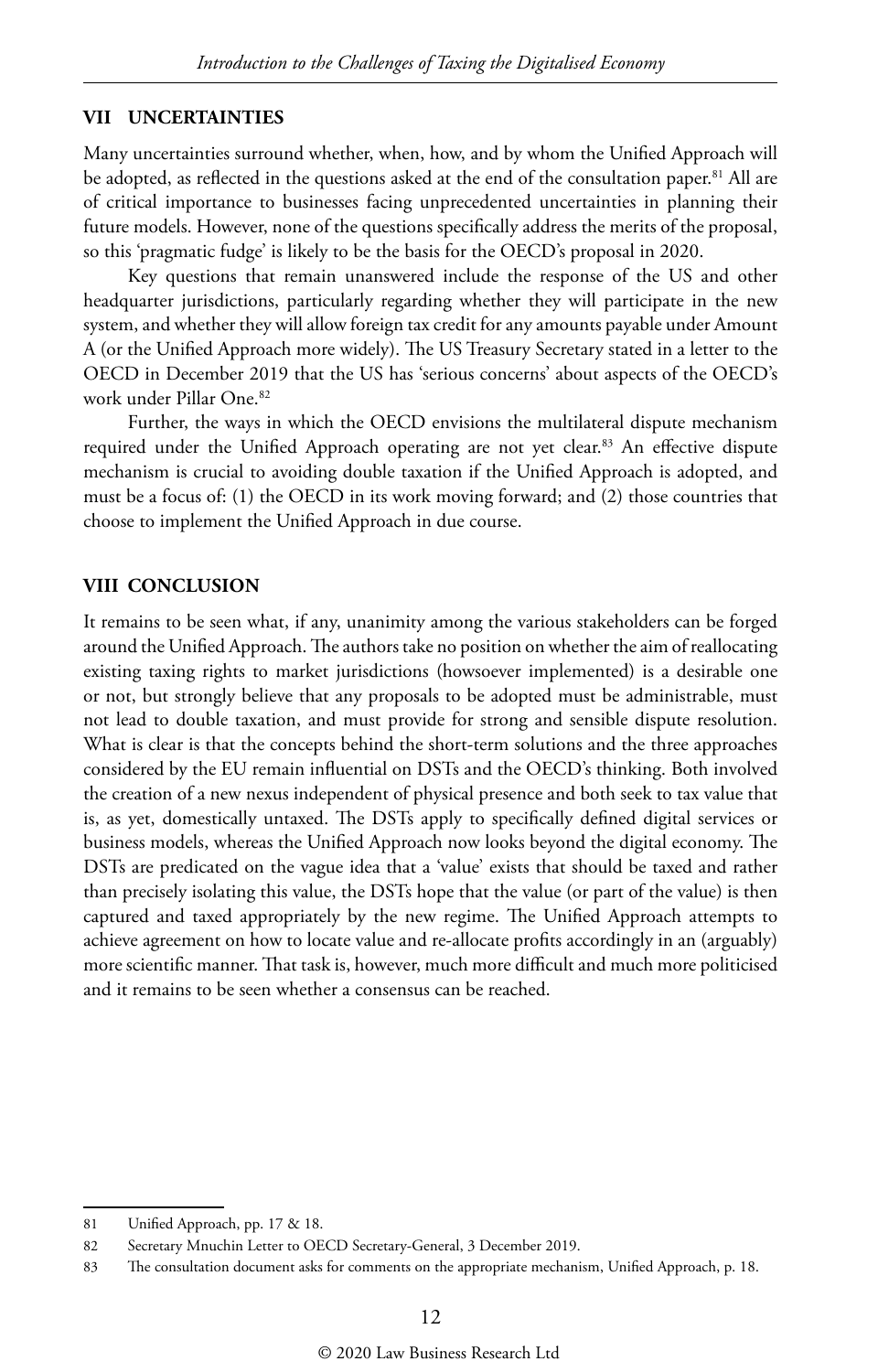### ABOUT THE AUTHORS

#### **ALEX JUPP**

#### *Skadden, Arps, Slate, Meagher & Flom (UK) LLP*

Alex Jupp's practice covers a broad range of UK and cross-border tax matters, with a particular focus on the tax aspects of corporate acquisitions, financings and restructurings, group structure planning, corporate relocations, asset management structures, and the resolution of disputes on related matters. Alex is a member of the team named 'Best International Tax Team of the Year' at the 2019 Tolley's Taxation Awards. Alex is also part of the Skadden Tax Group ranked in Band 1 in *Chambers Global* for Global Tax, in Band 2 in *World Tax* for UK Tax and named Tax Group of the Year for 2018 by *Law360*. He also is recommended as a leading practitioner in *World Tax* and *Chambers UK*, with clients describing him as 'efficient, thorough and responsive' and as 'one of the most considered and thoughtful tax lawyers' they have encountered. Alex was a UK branch reporter for the IFA Global Congress 2013 and a member of the Organising Committee for the IFA Global Congress 2019 in London and now chairs the British branch of the International Fiscal Association.

#### **JOSHUA ATKINSON**

#### *Skadden, Arps, Slate, Meagher & Flom (UK) LLP*

Joshua Atkinson is an associate in the London office of Skadden, Arps, Slate, Meagher & Flom LLP & Affiliates. He works within the firm's tax practice, advising on international and domestic corporate transactions for a wide range of clients, including multinational corporations, private equity funds and financial institutions, credit operations, employee compensation and share scheme matters, as well as group reorganisations and restructurings. Together with Alex Jupp, Joshua recently co-authored an article for the *Bulletin for International Taxation* entitled 'Fowler v. HMRC and the Murky Waters of Treaty Interpretation'.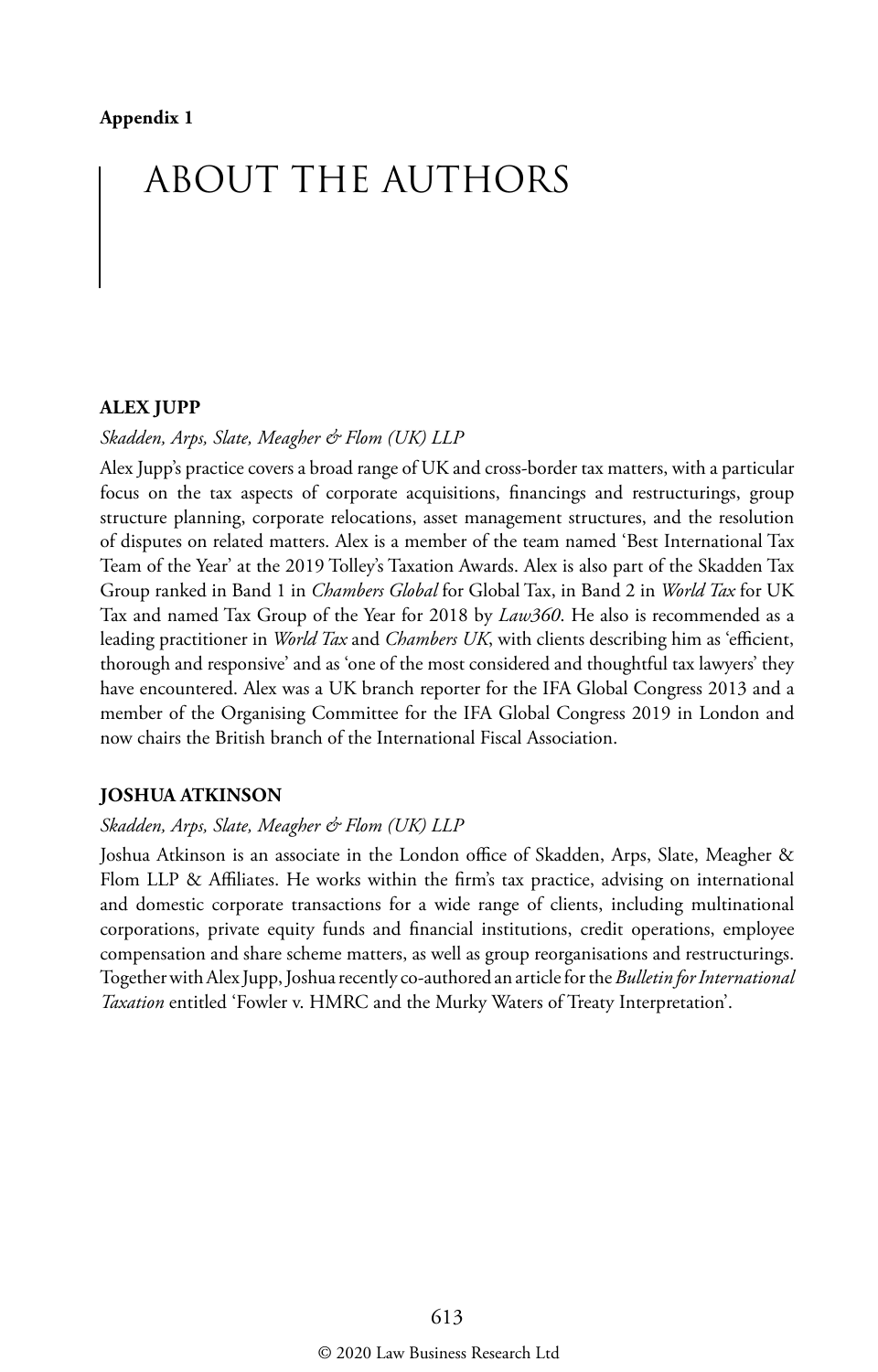#### **ALEX RIGBY**

*Skadden, Arps, Slate, Meagher & Flom (UK) LLP*

Alex Rigby is an associate in the London office of Skadden, Arps, Slate, Meagher & Flom LLP & Affiliates. He works within the firm's tax practice, advising on international corporate transactions, credit operations, group structures and reorganisations, employment taxation, tax-related disclosure and compliance regimes, and dispute resolution. In September 2019, Alex acted as the panel secretary of a seminar on the 'Taxation of Space' at the IFA's London Congress, one of the key global events dedicated to taxation.

#### **SKADDEN, ARPS, SLATE, MEAGHER & FLOM LLP**

Skadden, Arps, Slate, Meagher & Flom (UK) LLP 40 Bank Street E14 5DS, London United Kingdom Tel: +44 20 7519 7224 Fax: +44 20 7072 7224 alex.jupp@skadden.com joshua.atkinson@skadden.com alex.rigby@skadden.com www.skadden.com